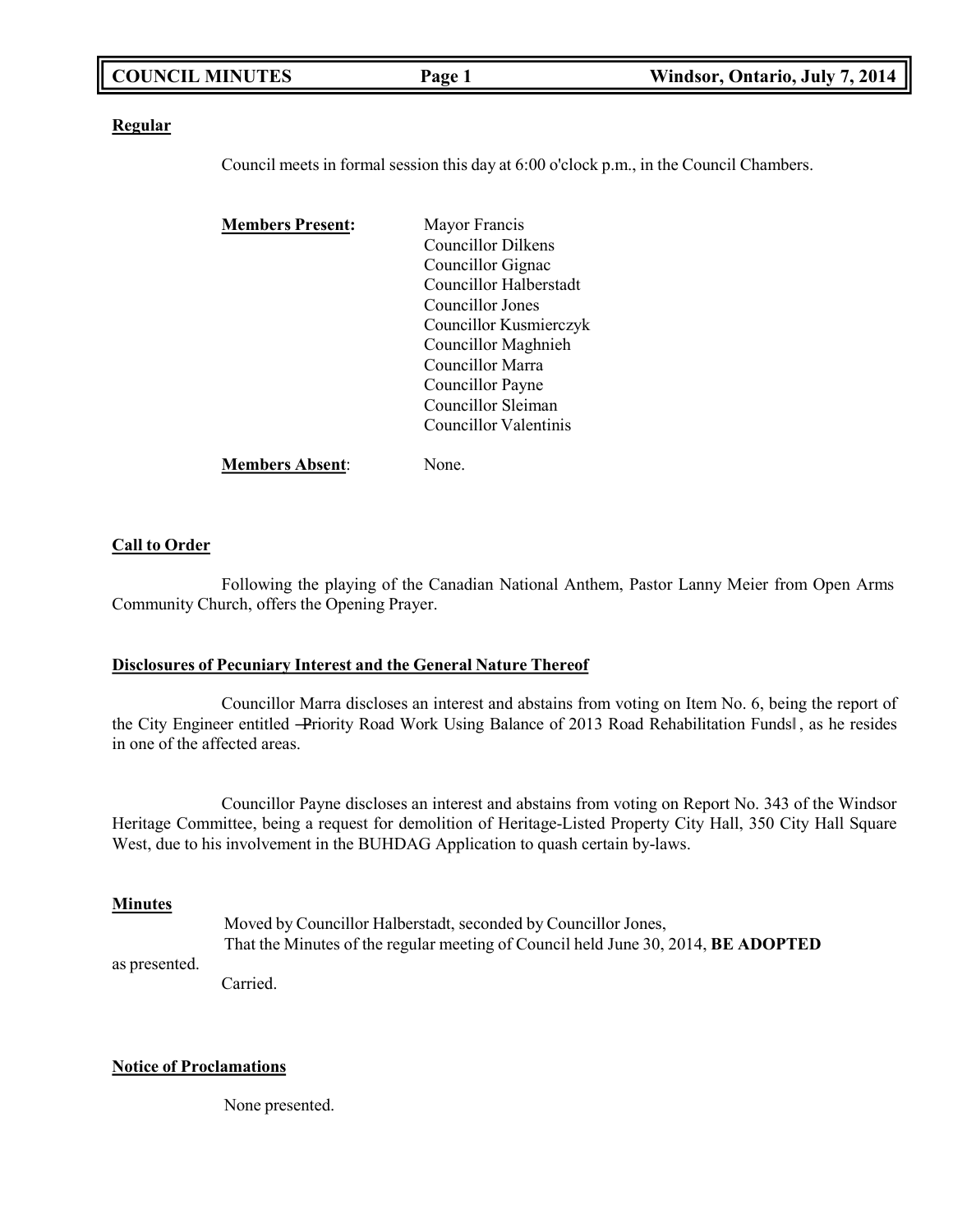# **COUNCIL MINUTES Page 2 July 7, 2014**

## **Committee of the Whole**

Moved by Councillor Kusmierczyk, seconded by Councillor Maghnieh,

That Council do now rise and move into Committee of the Whole with the Mayor presiding for the purpose of dealing with:

- (a) communication items;
- (b) consent agenda;
- (c) hearing requests for deferrals or referrals of any items of business;
- (d) hearing presentations and delegations;
- (e) consideration of business items;
- (f) consideration of Committee reports:
	- (i) **Report of Special In-Camera Meeting or other Committee as may be held prior to Council** (if scheduled); and

(g) consideration of by-laws 116-2014 through 118-2014 (inclusive).

Carried.

# **Communications**

Moved by Councillor Marra, seconded by Councillor Payne,

**M288–2014** That the following Communication Items 1 to 17 inclusive, as set forth in the Council Agenda **BE REFERRED** as noted:

| <b>Item</b>    | From                    | <b>Description</b>                                                                             |
|----------------|-------------------------|------------------------------------------------------------------------------------------------|
|                |                         | Notice of Public Meeting regarding municipal-wide Official Plan &<br>Zoning By-Law Amendments. |
|                |                         | <b>City Planner</b>                                                                            |
| 1              | Town of Lakeshore       | <b>City Solicitor</b>                                                                          |
|                |                         | Note & File                                                                                    |
|                |                         | <b>GM2014</b>                                                                                  |
|                |                         | Notice of Public Meeting regarding a proposed Zoning By-Law                                    |
| $\overline{2}$ | Town of Tecumseh        | Amendment.                                                                                     |
|                |                         | <b>Note &amp; File</b>                                                                         |
|                |                         | ZB2014                                                                                         |
|                | 3<br>Councillor Payne   | Review of -Making Cities Healthy For Alll Conference held June 8-12,                           |
|                |                         | 2014.                                                                                          |
|                |                         | Note & File<br><b>ACOC2014</b>                                                                 |
|                |                         | Review of the 2014 FCM Conference held May 30-June 2, 2014.                                    |
| $\overline{4}$ | Councillor Payne        | <b>Note &amp; File</b>                                                                         |
|                |                         | <b>MMF2014</b>                                                                                 |
|                |                         | Application of Formula One Collision for Site Plan Approval to permit a                        |
|                |                         | proposed building located at 9420 Tecumseh Road East.                                          |
| 5              | Manager of Urban Design | <b>Note &amp; File</b>                                                                         |
|                |                         | ZS/11942                                                                                       |
|                |                         | Application of Chris Thompson for Site Plan Approval to permit a two                           |
|                |                         | storey commercial building and restaurant located at 5370 Wyandotte                            |
| 6              | Manager of Urban Design | <b>Street East.</b>                                                                            |
|                |                         | Note & File                                                                                    |
|                |                         | ZS/11928                                                                                       |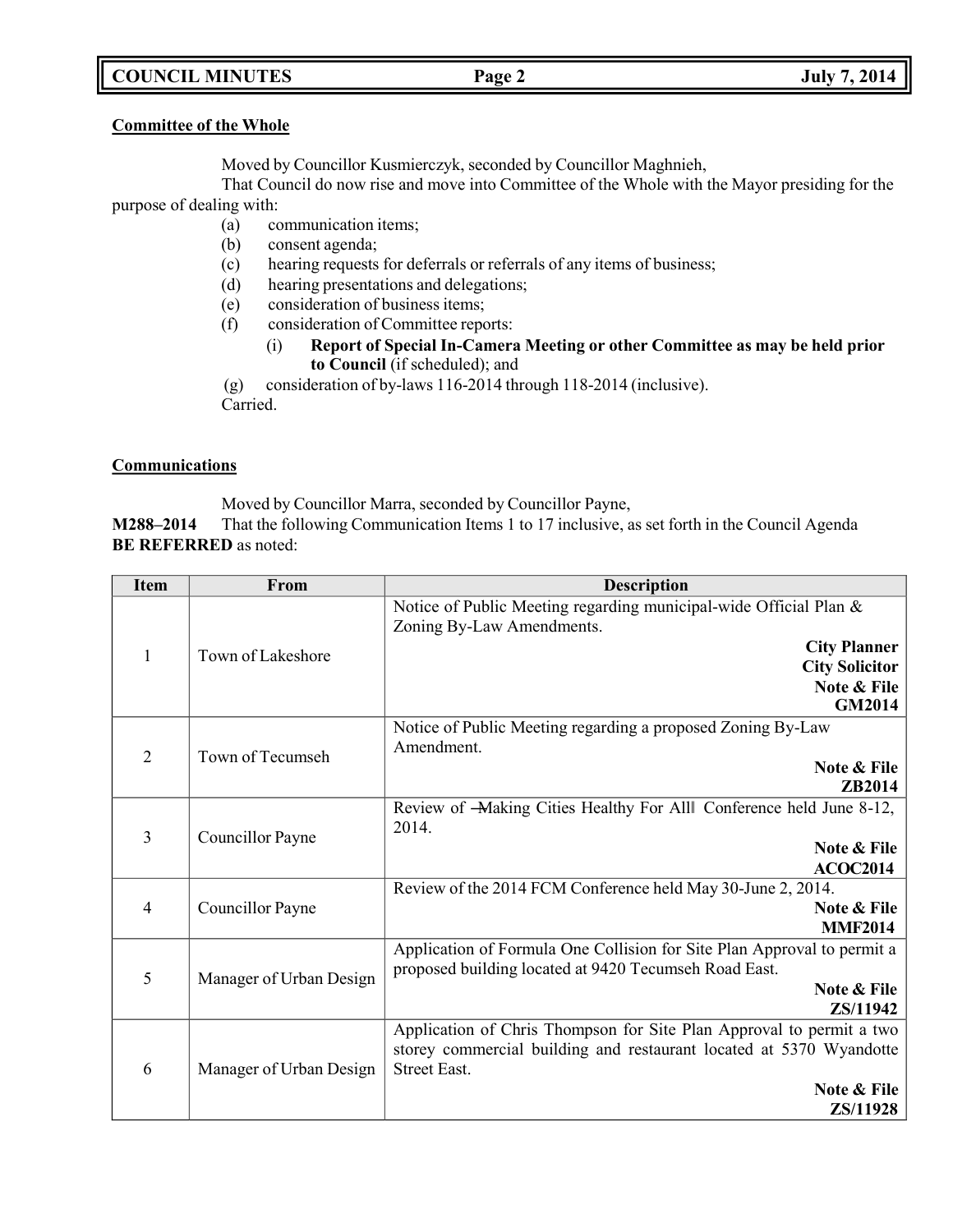# **COUNCIL MINUTES Page 3 July 7, 2014**

|                |                                 | Response to M446-2013 Downtown Business Accelerator Models in<br>select Ontario municipalities.                                       |
|----------------|---------------------------------|---------------------------------------------------------------------------------------------------------------------------------------|
| $\overline{7}$ | Chief Administrative<br>Officer | (Clerks Note: If Council wishes to hear delegations on this matter due<br>to the budget request, then this report should be referred) |
|                |                                 | Note & File                                                                                                                           |
|                |                                 | MI/9444                                                                                                                               |
|                | <b>Community Development</b>    | Update on the second round of funding through the Pilot Project: Arts,<br>Culture and Heritage Fund.                                  |
| 8              | & Health Commissioner           | Note & File                                                                                                                           |
|                |                                 | APR/10206                                                                                                                             |
|                |                                 | 2015 Proposed Budget Process & Timeline.                                                                                              |
| 9              | City Treasurer                  | Note & File                                                                                                                           |
|                |                                 | AFB/11935                                                                                                                             |
| 10             |                                 | Excellence in Municipal Systems Awards (MISA & AMCTO).                                                                                |
|                | City Treasurer                  | Note & File<br><b>GM2014</b>                                                                                                          |
|                |                                 | Your Quick Gateway (Windsor) $\overline{\text{Inc.} - 1^{\text{st}}}$ Quarter 2014 Financial                                          |
|                |                                 | Statements.                                                                                                                           |
| 11             | <b>City Treasurer</b>           | Note & File                                                                                                                           |
|                |                                 | <b>APM/9795</b>                                                                                                                       |
|                |                                 | Windsor Canada Utilities Ltd. $-1st$ Quarter 2014 Financial Statements.                                                               |
| 12             | City Treasurer                  | Note & File<br><b>MU2014</b>                                                                                                          |
|                |                                 | Expending Remaining Balance of Rehabilitation of Roads within Wards                                                                   |
|                |                                 | Funds.                                                                                                                                |
| 13             | City Engineer                   | Note & File                                                                                                                           |
|                |                                 | <b>SW2014</b>                                                                                                                         |
|                |                                 | Response to M211-2014 regarding the enforcement and cost of                                                                           |
| 14             | City Engineer                   | amendments to the Keeping of Animals By-law.                                                                                          |
|                |                                 | Note & File<br><b>MHS/9496</b>                                                                                                        |
|                |                                 | Pollution Control Riverfront Interceptor Chamber Upgrades.                                                                            |
| 15             | City Engineer                   | Note & File                                                                                                                           |
|                |                                 | <b>SW/11801</b>                                                                                                                       |
|                |                                 | Response to CQ32-2013 and M377-2013 - Recycle City 1153 Tecumseh                                                                      |
| 16             | City Engineer                   | Road West.                                                                                                                            |
|                |                                 | Note & File                                                                                                                           |
|                |                                 | <b>ACP/11248</b><br>Consent Authority Agenda Record hearing to be held on Thursday, July                                              |
|                |                                 | 17, 2014. Council Chambers, 3 <sup>rd</sup> Floor, Windsor City Hall.                                                                 |
| 17             | Secretary/Treasurer             | <b>City Planner</b>                                                                                                                   |
|                | Committee of Adjustment         | Note & File                                                                                                                           |
|                |                                 | ZC2014                                                                                                                                |

Carried.

# **Consent Agenda**

Moved by Councillor Sleiman, seconded by Councillor Valentinis,

That the following Consent Agenda and the recommendations contained in the administrative reports **BE APPROVED** as amended: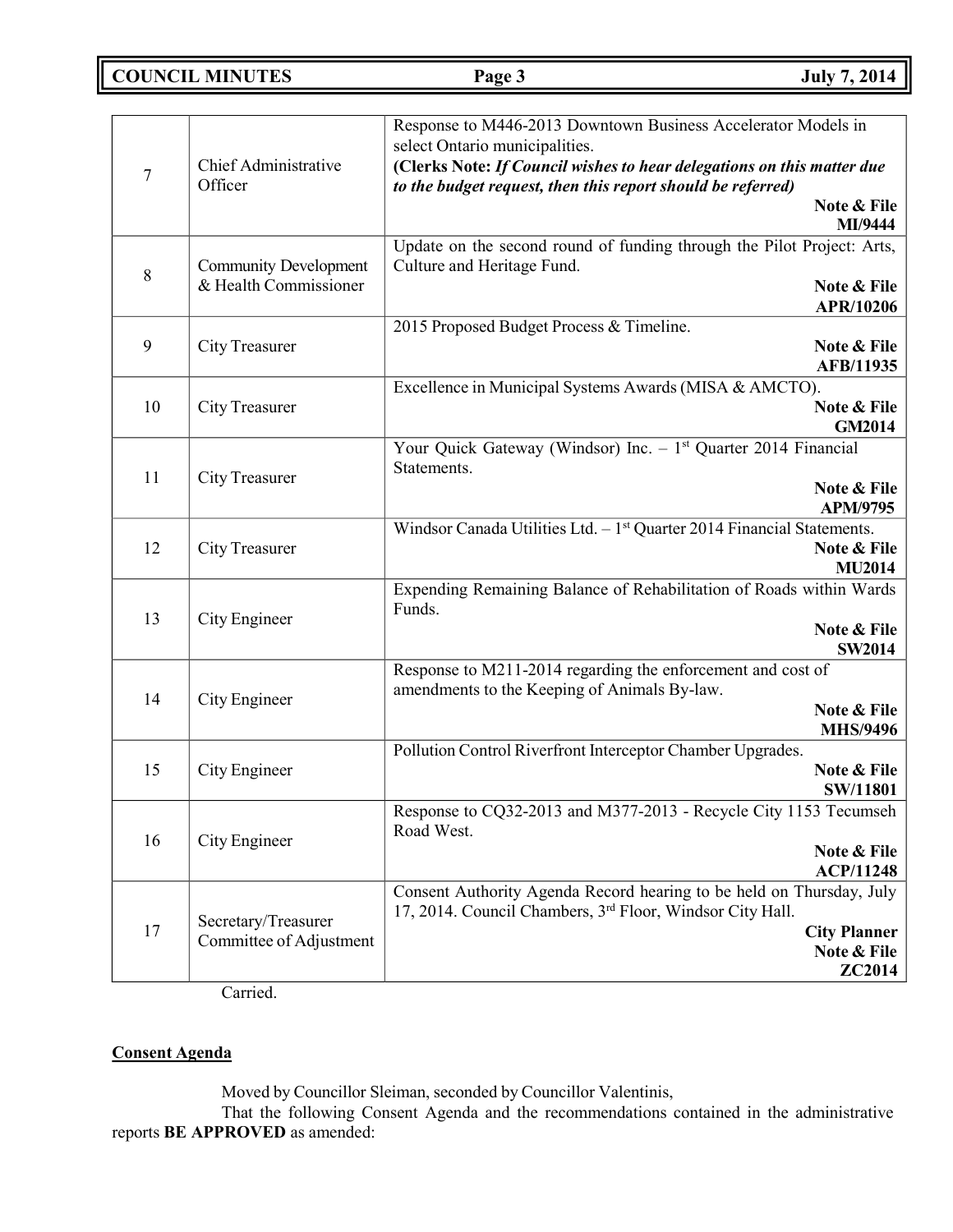# **COUNCIL MINUTES Page 4 July 7, 2014**

- Item 1 Award of Tender 03-14 Norman Road Adstoll Avenue to Joinville Avenue, Edsel & Elyria Courts, 2014 Sewer Rehabilitation Program
- Item 2 YQG Lounge Project and amendments to the Management Agreement and Sole Shareholder Written Declaration

Item 5 Request for proposal 48-14 Video Image Vehicle Detection System

## **Consent Committee Reports**

|     |                | <b>Planning &amp; Economic Development Standing Committee</b>               |
|-----|----------------|-----------------------------------------------------------------------------|
| No. |                | <b>Description</b>                                                          |
|     | Report No. 232 | Amendment to Zoning By-Law $8600 - 0$ Woodward Boulevard between            |
|     |                | Lappan Avenue and Calderwood Avenue                                         |
|     | Report No. 233 | Draft Plan of Subdivision Application - 4735 Adstoll Avenue & 2570 Pillette |
|     |                | Road, Mid-South Developments Corp. Ltd.                                     |
|     | Report No. 234 | Minutes of the Windsor Heritage Committee meeting held April 9, 2014        |

Carried.

## **Deferrals and/or Referrals and Withdrawals**

## **Item 8 Cabana Road Active Transportation Facilities for the Windsor Loop & CQ28-2013 – Feasibility of Constructing a Pilot Segregated Cycle Lane**

### **Margaret Williams, Resident**

Margaret Williams, Resident, appears before Council requesting deferral of the Cabana Road Active Transportation Facilities for the Windsor Loop & CQ28-2013 – Feasibility of Constructing a Pilot Segregated Cycle Lane, expressing concern with the timing of the public open house which was held and requesting that another public consultation meeting take place prior to Council making their decision since new information regarding the plan has not been discussed with surrounding residents.

## **MB/5331 8**

(For final disposition of this matter, see Clause **CR180/2014** in Schedule ―A‖ attached hereto.)

## **Presentations & Delegations:**

## **PRESENTATIONS:**

## **Julia Gilmore, Ontario Culinary Tourism Alliance and Gordon Orr and Lynnette Bain, Tourism Windsor-Essex Pelee Island**

Julia Gilmore, Ontario Culinary Tourism Alliance and Gordon Orr and Lynnette Bain, Tourism Windsor-Essex Pelee Island, appear before Council to acknowledge the Mayor and Council for their sponsorship contribution toward the Windsor Region Culinary Tourism Strategy and provide information on continued efforts to develop culinary tourism in the area over the next three years, highlighting the importance of Agri-Food Tourism, Wine Tourism, and conclude by providing next steps in the process as well as highlights of the Explore Windsor/Essex mobile application which was recently launched.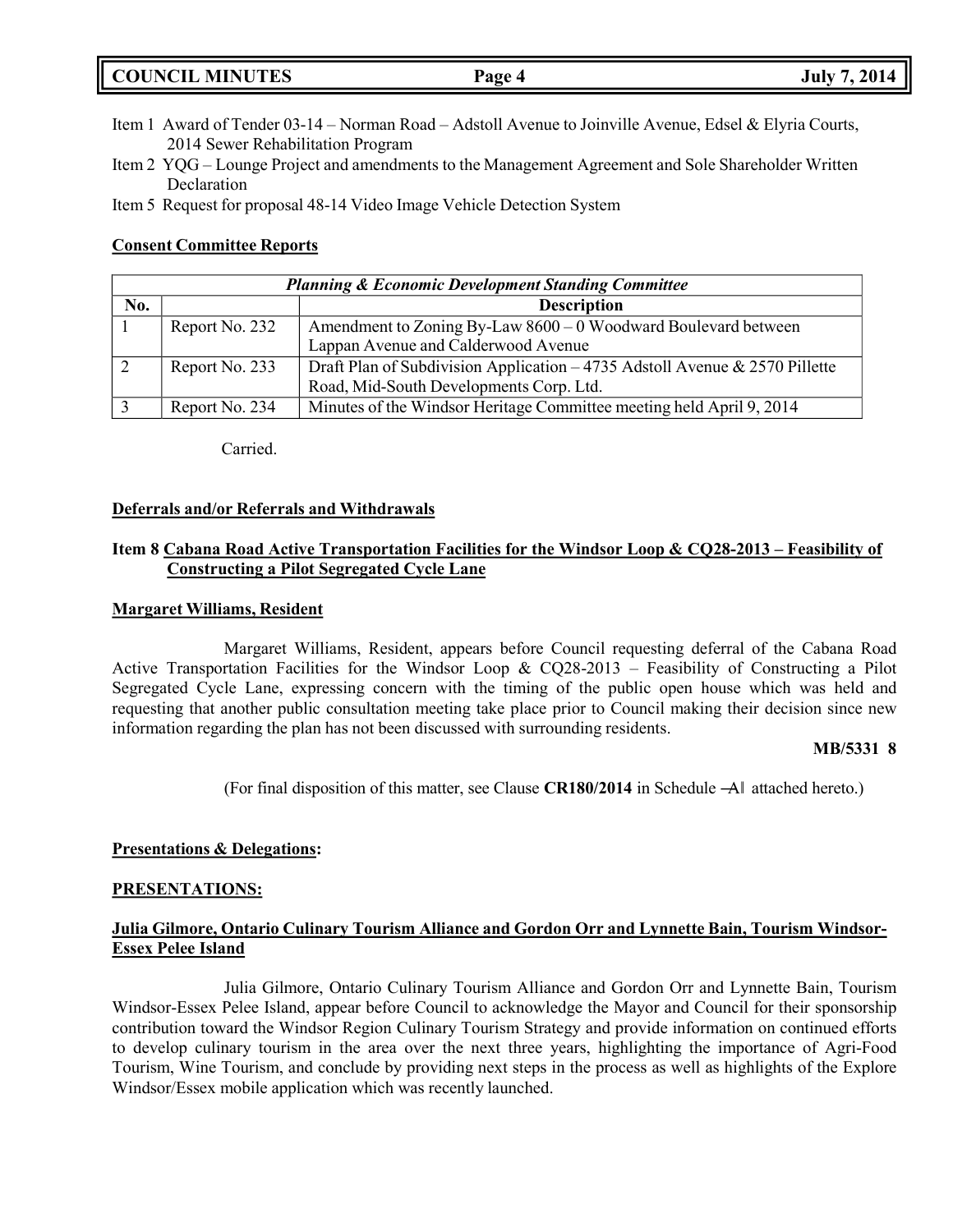| <b>COUNCIL MINUTES</b> | Page 5 | 7, 2014<br>July 7 |
|------------------------|--------|-------------------|
|                        |        |                   |

Moved by Councillor Halberstadt, seconded by Councillor Gignac,

**M289-2014** That the presentation by Julia Gilmore, Ontario Culinary Tourism Alliance and Gordon Orr and Lynnette Bain, Tourism Windsor-Essex Pelee Island regarding Culinary Tourism **BE RECEIVED** for information. Carried.

**APR2014**

### **DELEGATIONS**

#### **Operation of Adie Knox Herman Recreation Complex Pool**

### **Rene Jacques, Resident**

Rene Jacques, Resident, appears before Council to speak in support of continuing the operation and programming at Adie Knox Herman Recreation Complex Pool, providing comment on the success of the new Aquatic Centre and concludes by suggesting that the programming and marketing for the Adie Knox Pool should continue and be geared towards the senior population and the children in the City.

### **Doug Peddle, Resident**

Doug Peddle, Resident, appears before Council to speak in support of continuing the operation and programming at Adie Knox Herman Recreation Complex Pool as well as thanking the many volunteers from his group that contributed towards assisting to this cause and concludes by suggesting that Water World should remain open as well.

### **Gabe Maggio, Resident**

Gabe Maggio, Resident, appears before Council to speak in support of continuing the operation and programming at Adie Knox Herman Recreation Complex Pool and concludes by suggesting that the waiting lists for learn to swim programs might be alleviated as a result of the complex remaining open.

### **Edy Haddad, Resident**

Edy Haddad, Resident, appears before Council to speak in support of continuing the operation and programming at Adie Knox Herman Recreation Complex Pool and concludes by suggesting that closure of the facility would negatively affect the West End.

### **Jennie Berkeley, Resident**

Jennie Berkeley, Resident, appears before Council to congratulate the Mayor and Council for the success of the new Aquatic Complex and concludes by suggesting that the continued operation and programming at Adie Knox Herman Recreation Complex Pool is important to the community and remains a highly utilized facility.

### **SR/11803 4**

(For final disposition of this matter, see Clause **CR175/2014** in Schedule ―A‖ attached hereto.)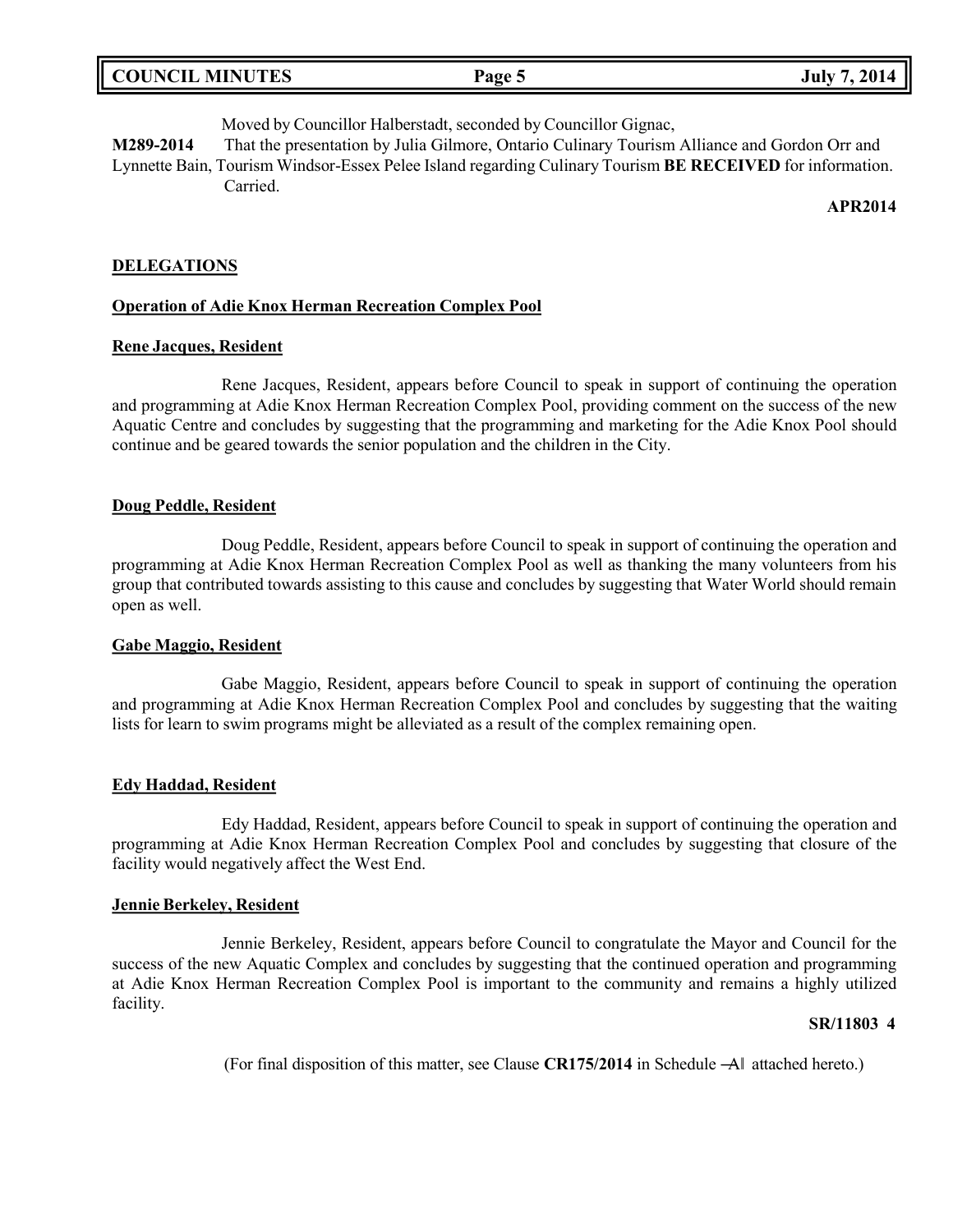|  | <b>COUNCIL MINUTES</b> |
|--|------------------------|
|--|------------------------|

## **Priority Road Work Using Balance of 2013 Road Rehabilitation Funds**

## **Kate Tapak, Resident**

Kate Tapak, Resident, appears before Council requesting that the 900 block of Louis Avenue receive funding for much needed road repair work, indicating that the harsh winter has contributed to a more rapidly deteriorating roadway and concludes by requesting that increased funding to the road rehabilitation fund in the future is necessary.

### **Steve DiGiacomo, Resident**

Steve DiGiacomo, Resident, appears before Council to state that he has been a resident in the area of Erie Street/Louis Avenue since 1955 and that a minimal amount of road repair has occurred to that section of Louis Avenue over the years and concludes by suggesting that any surplus funds available be directed toward repaving the 900 block of Louis Avenue.

### **Jeffrey Kane, Resident**

Jeffrey Kane, Resident, appears before Council to state that a portion of the Balance of Road Rehabilitation funds should be allocated towards the roadway repair on Howard Avenue between the Essex Terminal Railway tracks and South of Tecumseh Road, and concludes by citing the negative impacts the increased traffic and deteriorating roadway have had on the residents in terms of quality of life.

### **Howard Weeks, Ward 4 Resident**

Howard Weeks, Ward 4 Resident, appears before Council and provides comment on the necessity of dedicating funds to infrastructure projects and concludes by noting the importance for the completion of the work.

### **SW2014 6**

(For final disposition of this matter, see Clause **CR177/2014** in Schedule ―A‖ attached hereto.)

## **Extension of Existing Animal Control Contract**

### **Melanie Coulter, Executive Director, Windsor-Essex County Humane Society**

Melanie Coulter, Executive Director, Windsor-Essex County Humane Society, appears before Council and is available for questions regarding the extension of existing animal control contract.

### **MHS/9496 7**

(For final disposition of this matter, see Clause **CR178/2014 and CR179/2014** in Schedule ―A‖ attached hereto.)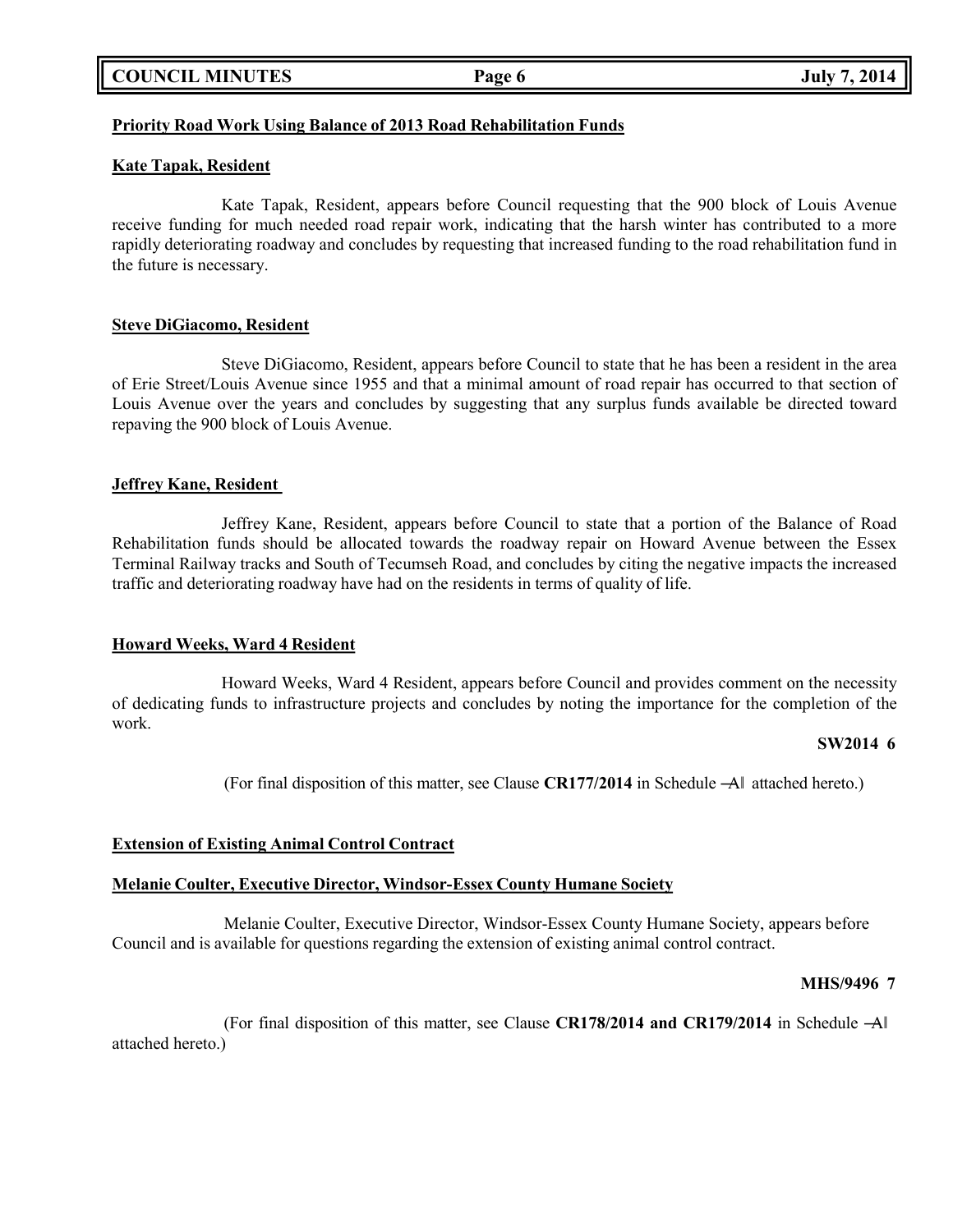|  | <b>COUNCIL MINUTES</b> |
|--|------------------------|
|--|------------------------|

## **Museum Expansion Project – Pre-Approval to Award Construction Tender**

## **Howard Weeks, Ward 4 Resident**

Howard Weeks, Ward 4 Resident**,** appears before Council to provide comment on the Museum Expansion Project—Pre-Approval to Award Construction Tender, suggesting that this is premature on the eve of a municipal election and that this matter not be considered at this time and that Council deem themselves to be in a lame duck scenario.

## **David Hanna, Resident**

David Hanna, Resident, appears before Council and provides comment on the Museum Expansion Project, citing concerns with the proposed construction and concludes by suggesting possible uses for the new space that could be considered.

## **APR/10168 3**

(For final disposition of this matter, see Clause **CR174/2014** in Schedule ―A‖ attached hereto.)

## **Regular Business Items (for final disposition of these matters see Schedule "A" attached)**

Report No. 343 of the Windsor Heritage Committee - Request for Demolition of Heritage-Listed Property City Hall, 350 City Hall Square West

## **Consideration of Committee Reports**

Moved by Councillor Halberstadt, seconded by Councillor Jones, **M290-2014** That the **Report of the special In-camera** meeting held July 7, 2014, **BE ADOPTED** as presented. Carried.

ACO2014

## **By-laws**

Moved by Councillor Kusmierczyk, seconded by Councillor Maghnieh,

That the following By-laws No. 116-2014 through 118-2014 (inclusive), be introduced and read a first and second time:

- 116-2014 ―A BY-LAW TO PROVIDE THAT PART-LOT CONTROL SHALL NOT APPLY TO CERTAIN LAND THAT IS WITHIN REGISTERED PLAN M-77 IN THE CITY OF WINDSOR‖, authorized by By-Law 139-2013, adopted August 23, 2013
- 117-2014 ―A BY-LAW TO FURTHER AMEND BY-LAW NUMBER 8600 CITED AS THE ―WINDSOR CORE AREA ZONING BY-LAW‖‖ , authorized by CR69/2009, adopted March 2, 2009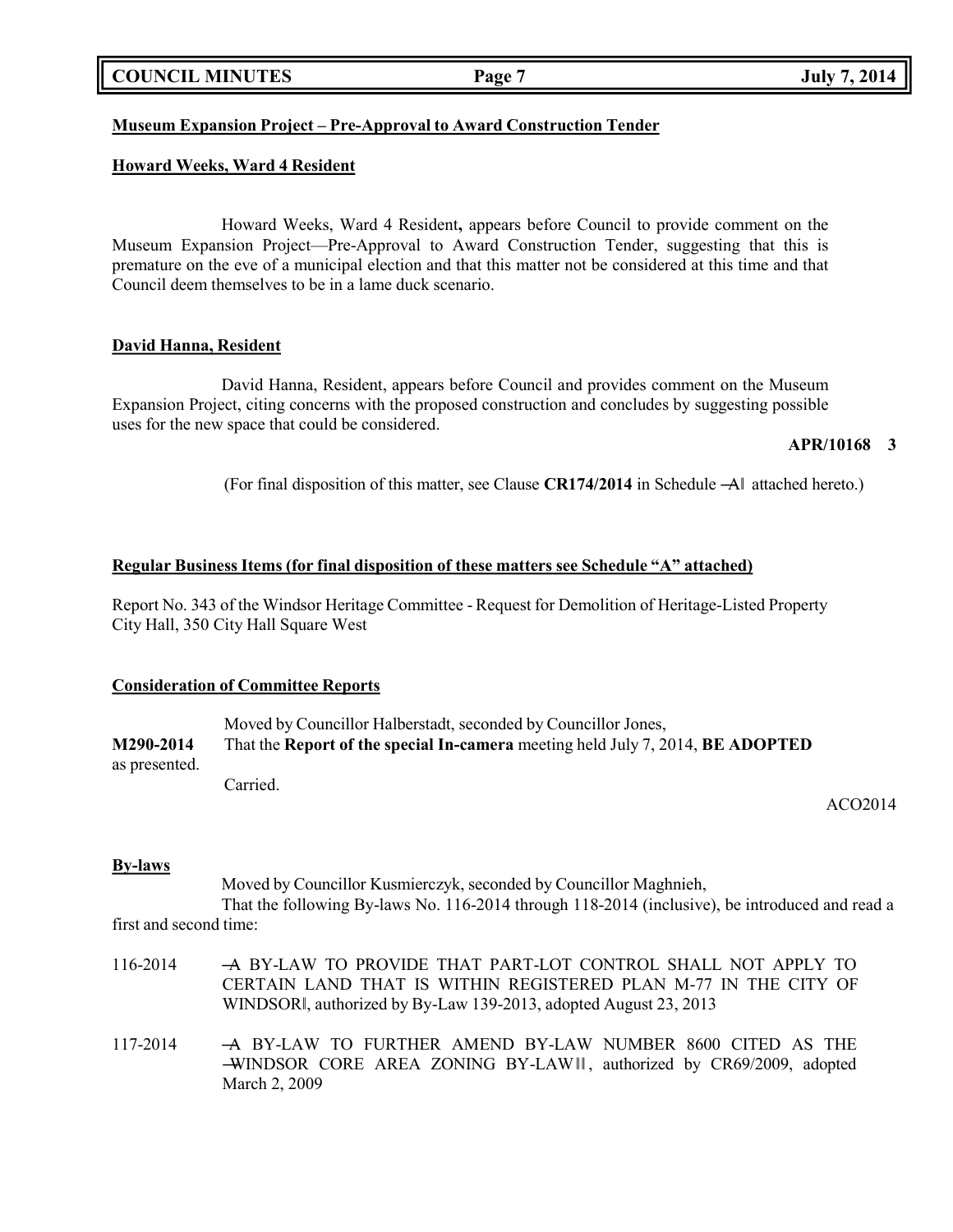| <b>COUNCIL MINUTES</b> | Page 8 | <b>July 7, 2014</b> |
|------------------------|--------|---------------------|
|                        |        |                     |

118-2014 ―A BY-LAW TO CONFIRM THE PROCEEDINGS OF THE COUNCIL OF THE CORPORATION OF THE CITY OF WINDSOR AT ITS MEETING HELD ON THE SEVENTH DAY OF JULY, 2014‖

Carried.

Moved by Councillor Marra, seconded by Councillor Payne,

That the Committee of the Whole does now rise and report to Council respecting the business items considered by the Committee:

- **2) Consent Agenda (as amended)**
- **3) Items Deferred**
- **Items Referred**
- **4) Consideration of the Balance of Business Items (see Schedule "A")**
- **5) Committee Reports (as presented)**
- **6) By-laws given first and second readings (as presented)**

Carried.

### **Notices of Motion**

None presented.

### **Third Reading of By-laws**

Moved by Councillor Sleiman, seconded by Councillor Valentinis,

That the following By-laws No. 116-2014 through 118-2014 (inclusive), having been read a first and second time be now read a third time and finally passed and that the Mayor and Clerk **BE AUTHORIZED** to sign and seal the same notwithstanding any contrary provision of the Council.

Carried.

### **Petitions**

None presented.

### **Council Questions**

Moved by Councillor Halberstadt, seconded by Councillor Jones,

**M291-2014** That the following Council Question by Councillor Payne **BE APPROVED**, and that Administration **BE DIRECTED** to proceed with the necessary actions to respond to the Council Question in the form of a written report, consistent with Council's instructions, and in accordance with Section 17.1 of the Procedure By-law 98-2011: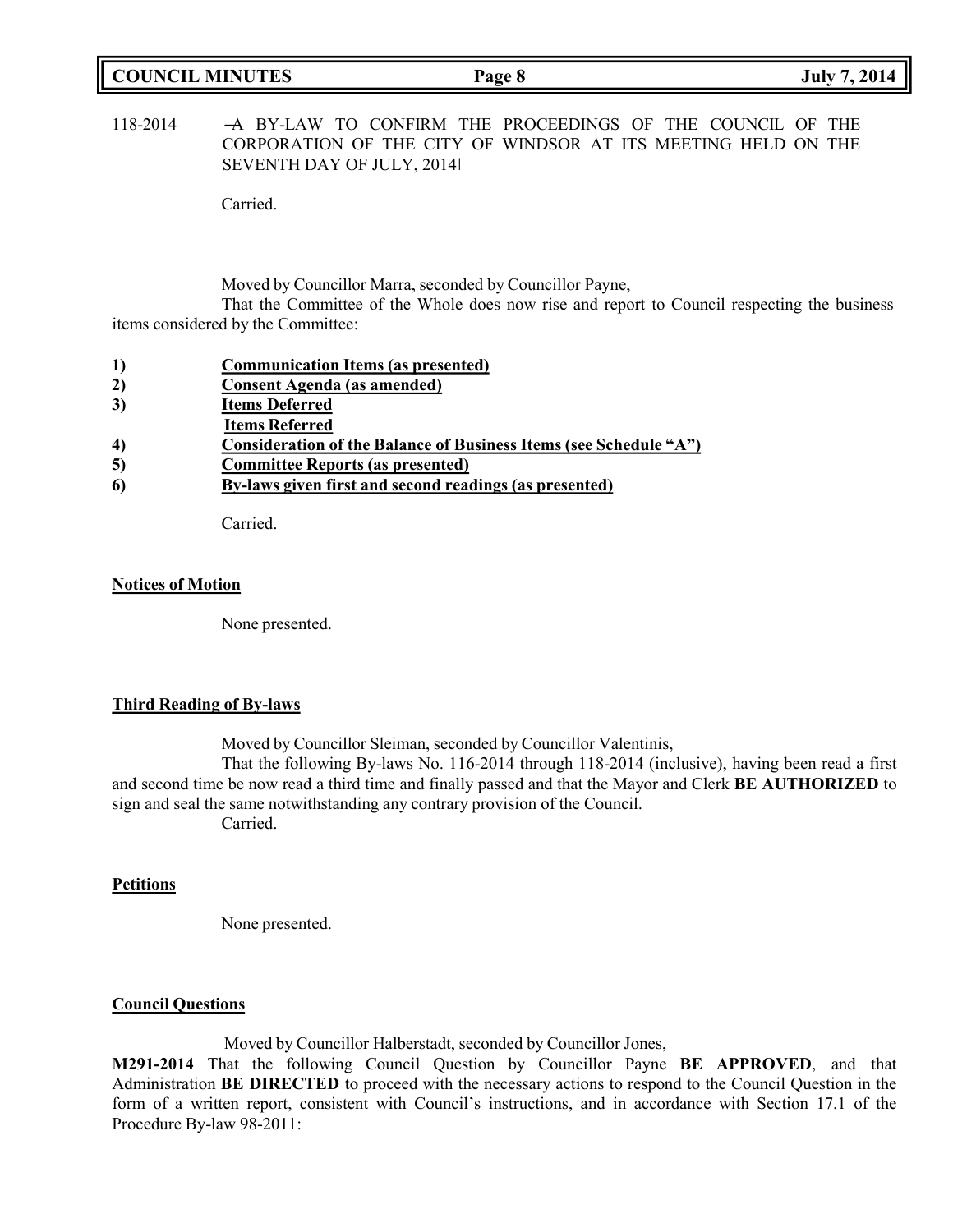# **COUNCIL MINUTES Page 9 July 7, 2014**

## **CQ18-2014**

Asks for a report on the feasibility of amending Clause 2.1 (d) of By-Law 6938 Respecting the placing of Fill which states as follows:

―The provisions of this by-law do not apply to those areas of the City of Windsor where soil is placed on lands for the purpose of lawn dressing, landscaping ‖

This request has arisen from an issue on Baseline Road where the property owner has built a large pile of topsoil the view of which is objected to by residents. Apparently nothing can be done by By-Law Enforcement because the property owner advises that he intends to use it for landscaping and the a/n clause sets no time limit as to when the topsoil must be spread.

I am therefore asking for an amendment which would permit enforcement of removal of a topsoil pile if it is not spread by a specific date.

Carried.

## **Adjournment**

Moved by Councillor Kusmierczyk, seconded by Councillor Maghnieh,

of the Mayor. That this Council meeting stand adjourned until the next regular meeting of Council or at the call

Carried.

Accordingly, the meeting is adjourned at 8:26 o'clock p.m.

**MAYOR**

**CITY CLERK**

AB2014

## **THIS IS A DRAFT COPY**

# **SUPERVISOR OF COUNCIL SERVICES(A)**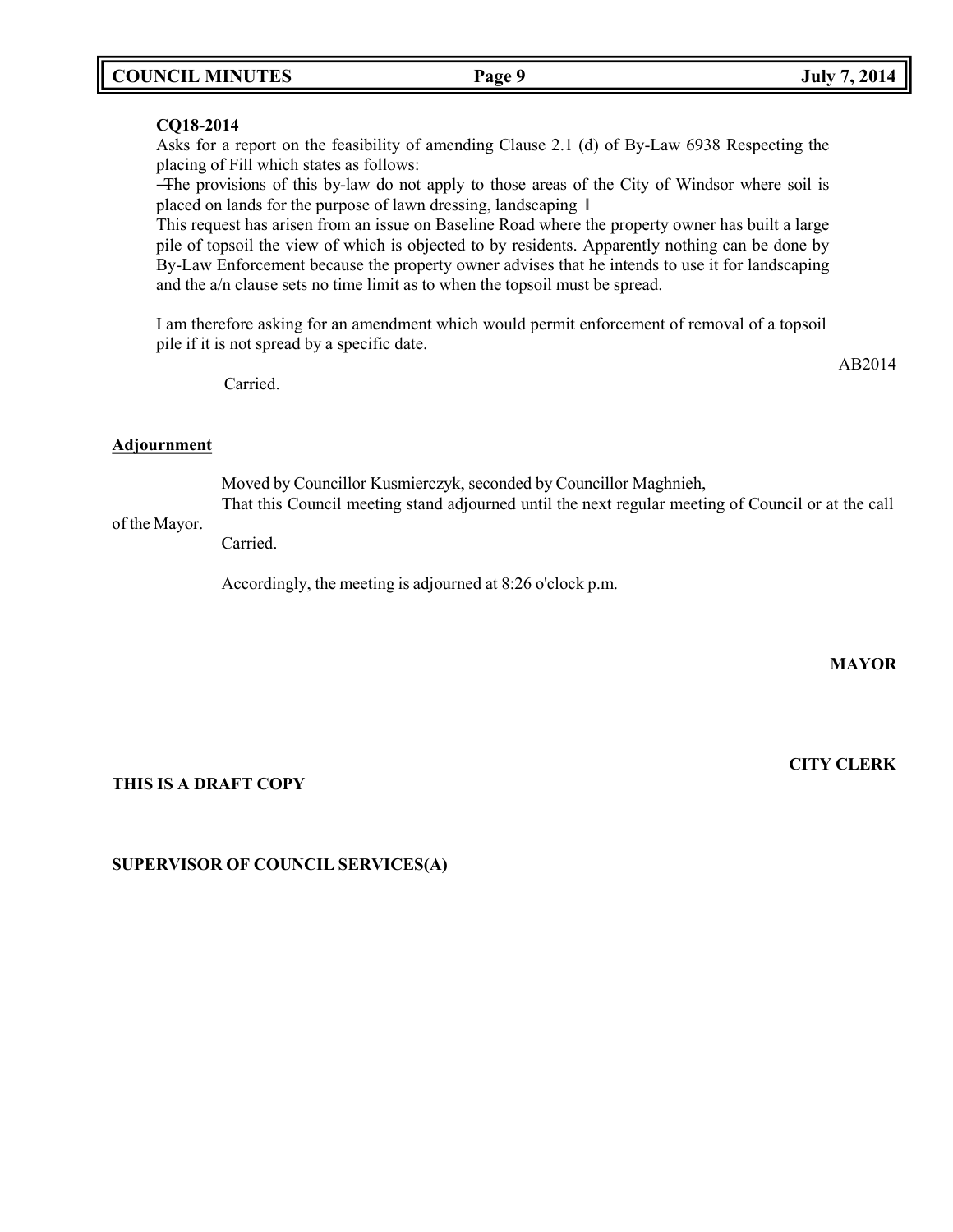Sleiman Valentinis

CR172/2014

**I.** That the following low tender **BE ACCEPTED:**

| <b>TENDERER:</b>              | Amico Infrastructures Inc.     |
|-------------------------------|--------------------------------|
| <b>TENDER NO:</b>             | $03-14$                        |
| <b>TOTAL TENDER PRICE:</b>    | \$1,788,800.00 (excluding HST) |
| <b>ACCOUNT TO BE CHARGED:</b> | 007-2940-1790-02942-7121021    |

and that the Chief Administrative Officer and City Clerk **BE AUTHORIZED** to sign a contract with the low tenderer, satisfactory in technical content to the City Engineer, in financial content to the City Treasurer, and in form to the City Solicitor;

- **II.** That Administration **BE AUTHORIZED** to transfer \$174,000.00 from the Belle Isle View Rehabilitation Project (ID  $\#$  7103004) to the Norman / Edsel / Elyria Project (ID  $\#$  7121021) as a means to provide funding required to complete the works; and
- **III.** That **APPROVAL BE GIVEN** to undertake a total net expenditure of \$1,857,164.00 for the construction of Tender 03-14 to be funded from Project ID # 7121021.

Carried.

Report Number **17253 SW/11936 C1**

Sleiman Valentinis

CR173/2014 To Council for **INFORMATION**, and that the Management Agreement and Sole Shareholder Written Declaration **BE AMENDED** to incorporate the following recommendations:

- 1) Delete the requirement for cash flow reports unless YQG is requiring City funds to support ongoing operational needs,
- 2) Extended the time period for filing quarterly report from 60 to 90 days following the end of the quarter, and clarify that these quarterly financial reports to the City are summary financial data for internal purposes only. The YQG annual statements will serve as the each year's fourth quarterly report and will be complete audited statements that meet IFRS standards for reports issued publicly.
- 3) Add a provision to authorize YQG Capital Improvements (funded from their own funds) with one capital project or acquisition being limited to \$500,000.00 with an annual limit of \$750, 000.00 with prior review and approval of the Airport Coordinating Committee, and approval of the YQG Board. Such capital improvements to be reported to council, and such contracts to be signed by YQG. All other provisions of the Management Agreement and Shareholder Declaration will continue to apply.
- 4) Amend and restate the Management Agreement and Shareholder Declaration to incorporate the amendments noted herein and all previous amendments; and

That administration periodically **REVIEW** these documents but not greater than every five years; and That the Chief Administrative Officer and City Clerk **BE AUTHORIZED** to sign the amended and restated documents satisfactory in form and content to the City Solicitor and City Engineer and in financial content to the City Treasurer.

Carried.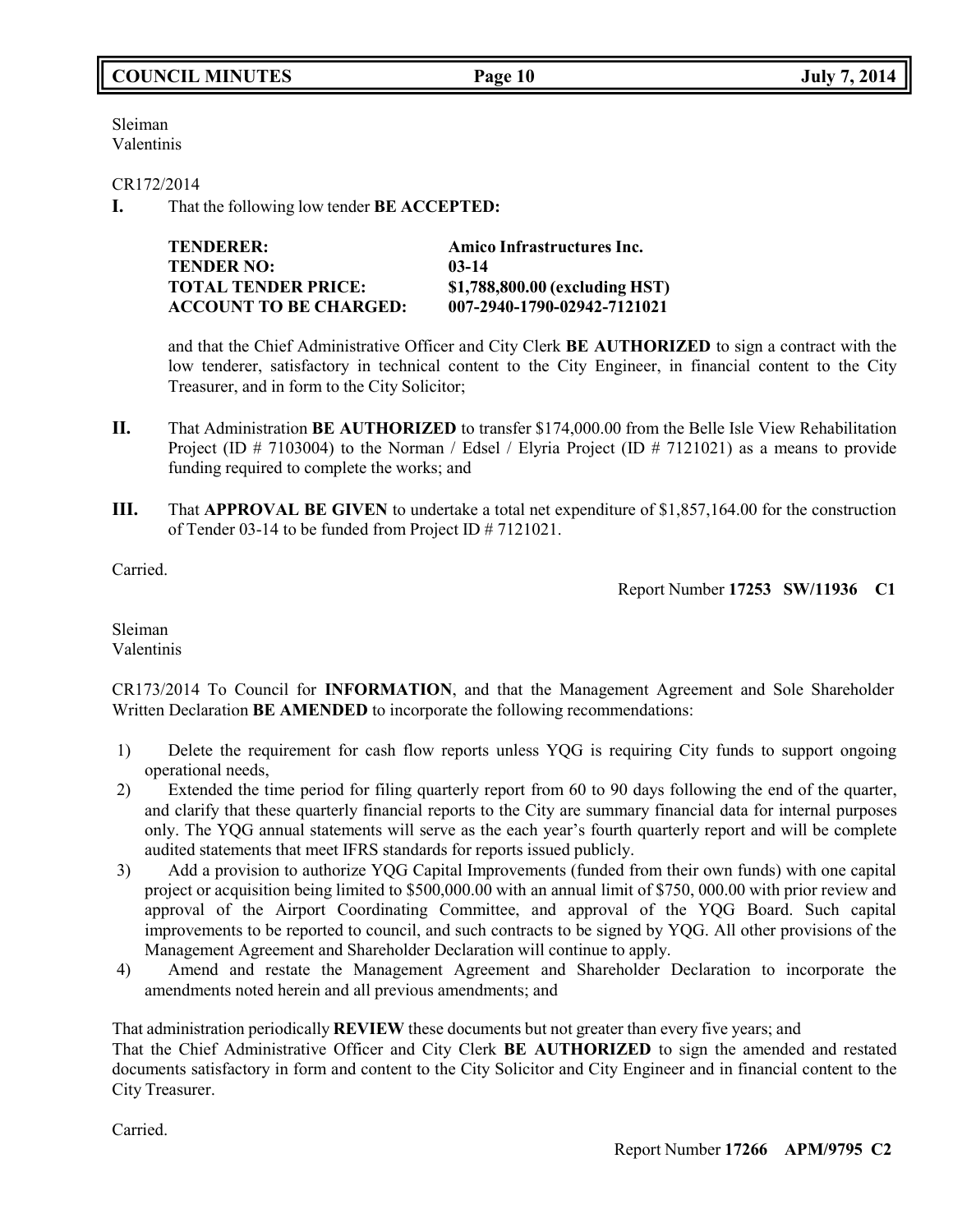# **COUNCIL MINUTES Page 11 July 7, 2014**

Jones Sleiman

## CR174/2014

That subject to the tender results falling within the revised budget as a result of the reduced

Canadian Culture Spaces Funding received, that the City Clerk and Chief Administrative Officer

**BE AUTHORIZED** to sign an agreement with the successful bidders, satisfactory in legal form to the City Solicitor, in financial content to the Chief Financial Officer and City Treasurer and in technical content to the City Engineer, with a Communication Report to Council to follow, in order to expedite the building renovations and exhibit fabrication/installation at 401 Riverside Drive West, and the Francois Baby House.

Carried.

Report Number **17019 APR/10168 3**

Marra Valentinis

# CR175/2014

THAT the swimming pool at Adie Knox Herman Recreation Complex **REMAIN OPEN** at least until December 2015 to allow for community programming, and further;

THAT the additional estimated funds required to operate the swimming pool at Adie Knox Herman Recreation Complex in 2014 in the amount of \$217,328 **BE CHARGED** to the Budget Stabilization Reserve, and further;

THAT the additional estimated funds required to operate in 2015 in the amount of \$261,814 **BE INCLUDED** as part of Recreation and Culture Department's 2015 Operating Budget, subject to final approval in the 2015 budget process, and further;

THAT the one-time capital expenditures in the approximate amount of \$108,470 plus any needed amount for unforeseen items up to an upset limit of \$50,000 **BE FUNDED** from the 2015 Debt Reduction Funding for repurposing of the facilities as previously approved by Council.

Carried.

Report Number **17170 SR/11803 4**

Sleiman Valentinis

# CR176/2014

That the contract for Proposal 48-14, Video Image Vehicle Detection System (VIVDS) **BE AWARDED** to Econolite Canada Inc as per the proposal to an upset limit of \$1,600,000 (excluding HST) and;

That the Chief Administrative Officer and City Clerk **BE AUTHORIZED** to sign the agreements, in form satisfactory to the City Solicitor, financial content satisfactory to the City Treasurer and technical content to the City Engineer.

Carried.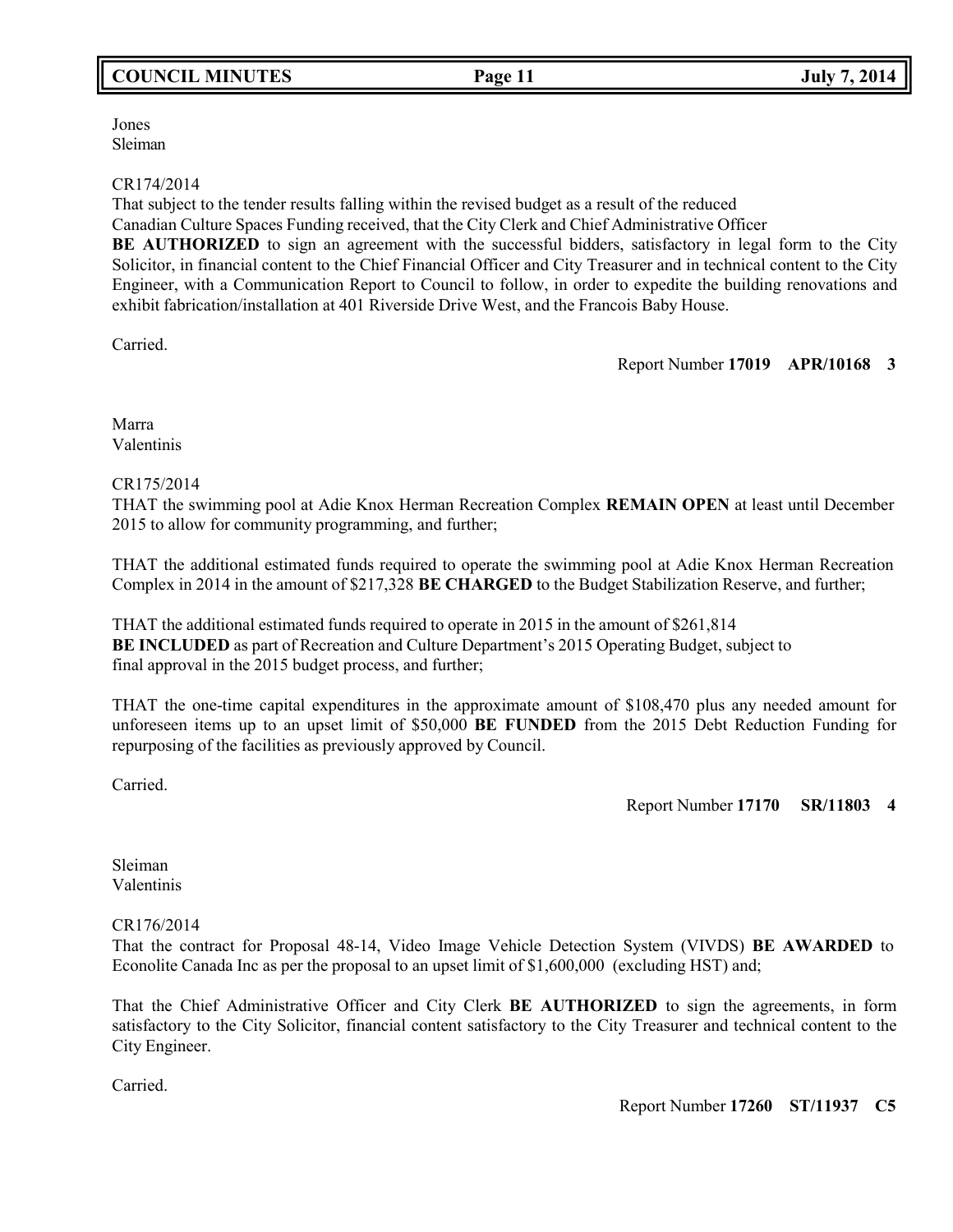# **COUNCIL MINUTES Page 12 July 7, 2014**

Valentinis Halberstadt

## CR177/2014

That Council **APPROVE** proceeding with as much of the Priority Road Work identified in Appendix A as amended of this report as possible given the amount of surplus funds available to perform the work remaining in capital project #7131110 - 2013 Road Rehabilitation Fund; and further,

That after proceeding with as much of the Priority Road Work listed in Appendix A as amended, attached hereto, to reprioritize the Priority List switching Item 8 to Item 12 and Item 12 to Item 8, as the funds in #7131110 allowed that Council **APPROVE** the transfer of any remaining balance in capital project #7131110 to capital project 7141025 2014 City Wide Road Rehab; and further,

That staff **BE AUTHORIZED** (within budget) to award the tender(s) and proceed with the Priority Road Work in 2014, and that the necessary agreements for the works be signed by the Chief Administrative Officer and City Clerk, in form satisfactory to the City Solicitor, financial content satisfactory to the City Treasurer and technical content to the City Engineer; and further,

That Administration **REPORT TO COUNCIL** with a consolidated list of successful bidder information following the Award(s) of Tender.

Carried.

Councillor Marra discloses an interest and abstains from voting on this matter.

### **Report Number 17263 SW2014 6**

**Appendices** Priority List (Amended)

Payne Marra

CR178/2014 THAT The Keeping of Animals By-law 8156 **BE AMENDED** to include the following sections:

## **Section (4a):**

―Any person who owns an animal that is customarily kept outside shall at all times:

- 1) Provide it with protection from the elements including harmful temperatures;
- 2) Provide a structurally sound, weatherproof, insulated shelter, of a size and design having regard for the animal's weight and type of coat;
- 3) Provide an enclosure which has sufficient space to allow the animal the ability to turn around freely and to easily sit, stand and lie in a fully extended position.‖

## **Section (4b):**

―No person shall keep an animal tethered on a rope, chain, cord or similar restraining device unless:

- 1) The tether is of appropriate length for the species tethered; i.e. 5 times the length of the dog from the nose to the base of the tail except for small dogs - (should be a minimum of 3 metres);
- 2) The animal has unrestricted movement within the range of such tether;
- 3) The animal is not tethered for longer than 4 hours per day;
- 4) The animal has access to water, and shelter while tethered; and
- 5) The animal cannot injure itself as a result of the tethering.‖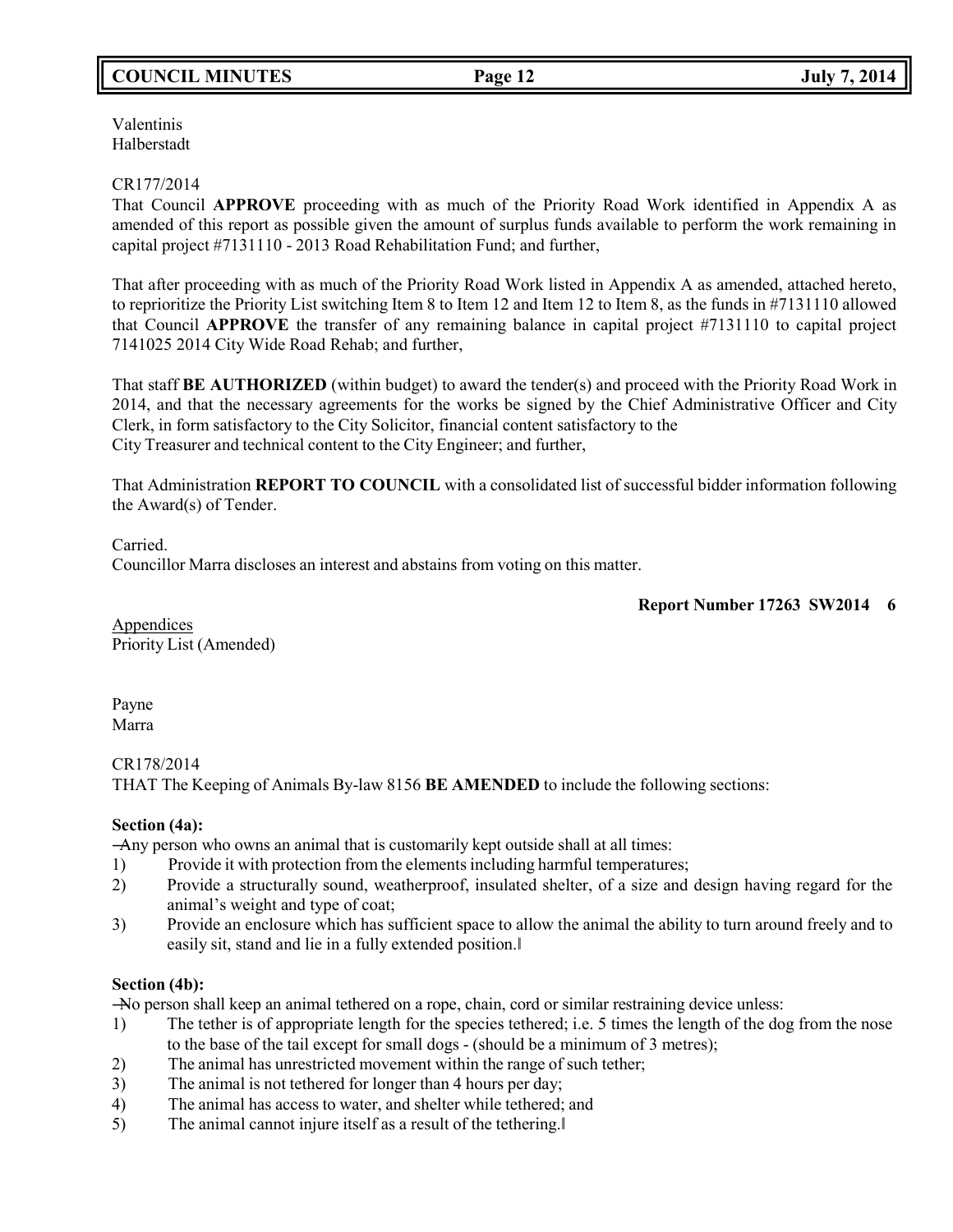# **COUNCIL MINUTES Page 13 July 7, 2014**

Carried.

Councillors Gignac and Dilkens voting nay.

Report Number **17183 MHS/9496 7**

Gignac Dilkens

CR179/2014

That the current agreement between the Corporation of the City of Windsor and the Windsor-Essex County Humane Society which will expire June 30, 2014, **BE RENEWED** for a period of two (2) years commencing July 1, 2014 and expiring June 30, 2016 subject to the following:

- i. Elimination of the annual inflation escalator;
- ii. The Windsor-Essex County Humane Society will pick up all dead domestic animals (cats, dogs) and the City of Windsor will pick up all other dead wildlife;
- iii. All other existing terms and conditions; and
- iv. That a clause be added to the agreement for the enforcement of the amendments to The Keeping of Animals By-law, attached as Appendix ―A‖ , by the Windsor-Essex County Humane Society at no cost to the City; and further
- v. That the Windsor-Essex County Humane Society cover 100% of the costs to the City of enacting the amendments to the Keeping of Animals By-law 8156;

That the City Solicitor **BE AUTHORIZED** to prepare an agreement for those services; and further

That the Chief Administrative Officer and City Clerk **BE AUTHORIZED** to sign the agreement, satisfactory in form to the city Solicitor, in financial content to the Chief Financial Officer & City Treasurer, and in technical content to the City Clerk.

Carried. Councillor Halberstadt voting nay.

Report Number **17183 MHS/9496 7**

**Appendices** Appendix ―A‖

Dilkens Gignac

CR180/2014

That the report of the City Engineer dated June 25, 2014 entitled ―Cabana Road Active Transportation Facilities for the Windsor Loop & CQ28-2013 – Feasibility of Constructing a Pilot Segregated Cycle Lane‖ **BE DEFERRED** to allow for one additional public consultation meeting to be held.

Carried.

Report Number **17147 MB/5331 8**

## **STANDING COMMITTEE RESOLUTIONS**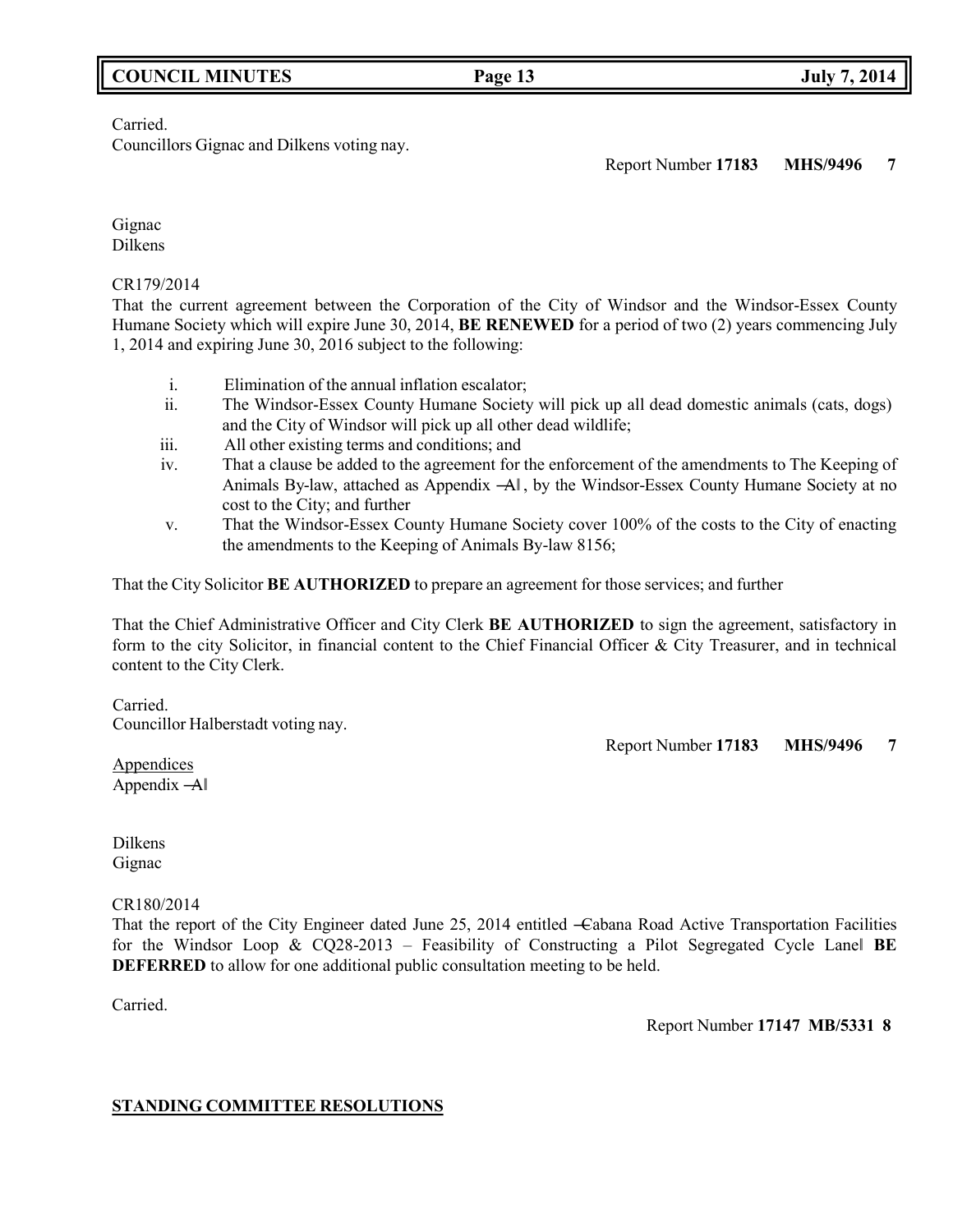| <b>COUNCIL MINUTES</b><br><b>July 7, 2014</b><br>Page 14 |
|----------------------------------------------------------|
|----------------------------------------------------------|

Moved by Councillor Sleiman, seconded by Councillor Valentinis, **M292-2014** That **Report No. 232 of the Planning & Economic Development Standing Committee** of its meeting held June 16, 2014 regarding ―Amendment to Zoning By-Law 8600 – 0 Woodward Boulevard between Lappan Avenue and Calderwood Avenue‖ **BE ADOPTED** as presented. Carried.

Report Number **17199 ZB/11902**

Moved by Councillor Sleiman, seconded by Councillor Valentinis,

**M293-2014** That **Report No. 233 of the Planning & Economic Development Standing Committee** of its meeting held June 16, 2014 regarding -Draft Plan of Subdivision Application – 4735 Adstoll Ave. & 2570 Pillette Rd., Mid-South Land Developments Corp.‖ **BE ADOPTED** as presented. Carried.

Report Number **17200 ZB/11901**

**Clerk's Note:** The legal name is Mid-South Land Developments Corp.

Moved by Councillor Sleiman, seconded by Councillor Valentinis,

**M294-2014** That **Report No. 234 of the Planning & Economic Development Standing Committee** of its meeting held June 16, 2014 regarding ―Minutes of the Windsor Heritage Committee meeting held April 9, 2014‖ **BE ADOPTED** as presented.

Carried.

**MB2014**

Moved by Councillor Jones, seconded by Councillor Gignac,

**M295-2014** That **Report No. 343 of the Windsor Heritage Committee** of its meeting held June 11, 2014 regarding ―Request for Demolition of Heritage-Listed Property City Hall, 350 City Hall Square West‖ **BE APPROVED** and further, that Request for Demolition of Heritage Listed Property City Hall, 350 City Hall Square West **BE GRANTED**.

Carried.

Councillor Payne discloses an interest and abstains from voting on this matter.

Report Number **17231 MB2014**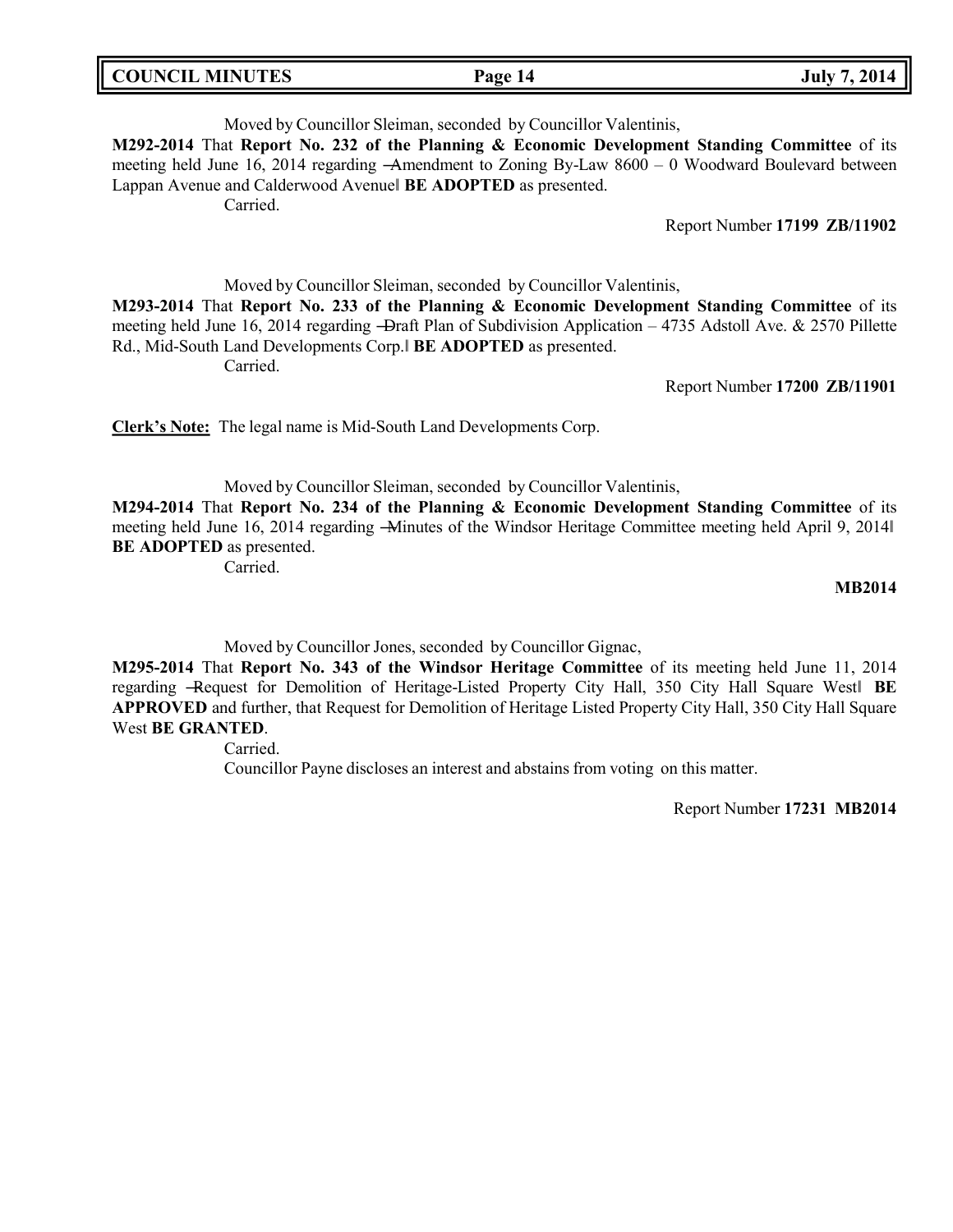| <b>COUNCIL MINUTES</b> |  |
|------------------------|--|
|------------------------|--|

**COUNCIL EXECUTE:** FOR THE PAGE 15

**Adopted by Council at its meeting held July 7, 2014 [M292-2014]** /AC Windsor, Ontario July 7, 2014

# **REPORT NO. 232** of the **PLANNING & ECONOMIC DEVELOPMENT STANDING COMMITTEE** of its meeting held June 16, 2014

| <b>Present:</b> | <b>Councillor Irek Kusmierczyk</b>            |
|-----------------|-----------------------------------------------|
|                 | <b>Councillor Hilary Payne (Acting Chair)</b> |
|                 | <b>Councillor Ed Sleiman</b>                  |
|                 | <b>Merrill Baker</b>                          |
|                 | <b>Barbara Bjarneson</b>                      |

That the following recommendations of the Planning & Economic Development

**Councillor Bill Marra**

Standing Committee **BE APPROVED** as follows**:**

**Regrets: Councillor Drew Dilkens**

Moved by M. Baker, seconded by Councillor Sleiman

**THAT** an amendment to Zoning By-law 8600 **BE APPROVED** changing the zoning of Part of Block 106, Plan 12M-255, located west of Woodward Boulevard between Lappan Avenue and Calderwood Avenue from Green District 1.1 (GD1.1) to Residential District 1.1 (RD1.1). Carried. Councillor Kusmierczyk voting nay.

*Clerk's Note:* The administrative report authored by the City Planner dated May 21, 2014 entitled ―*Amendment to Zoning By-Law 8600* is *attached* as background information.

**Livelink #17199 ZB/11902**

**CHAIRPERSON**

**SUPERVISOR OF COUNCIL SERVICES**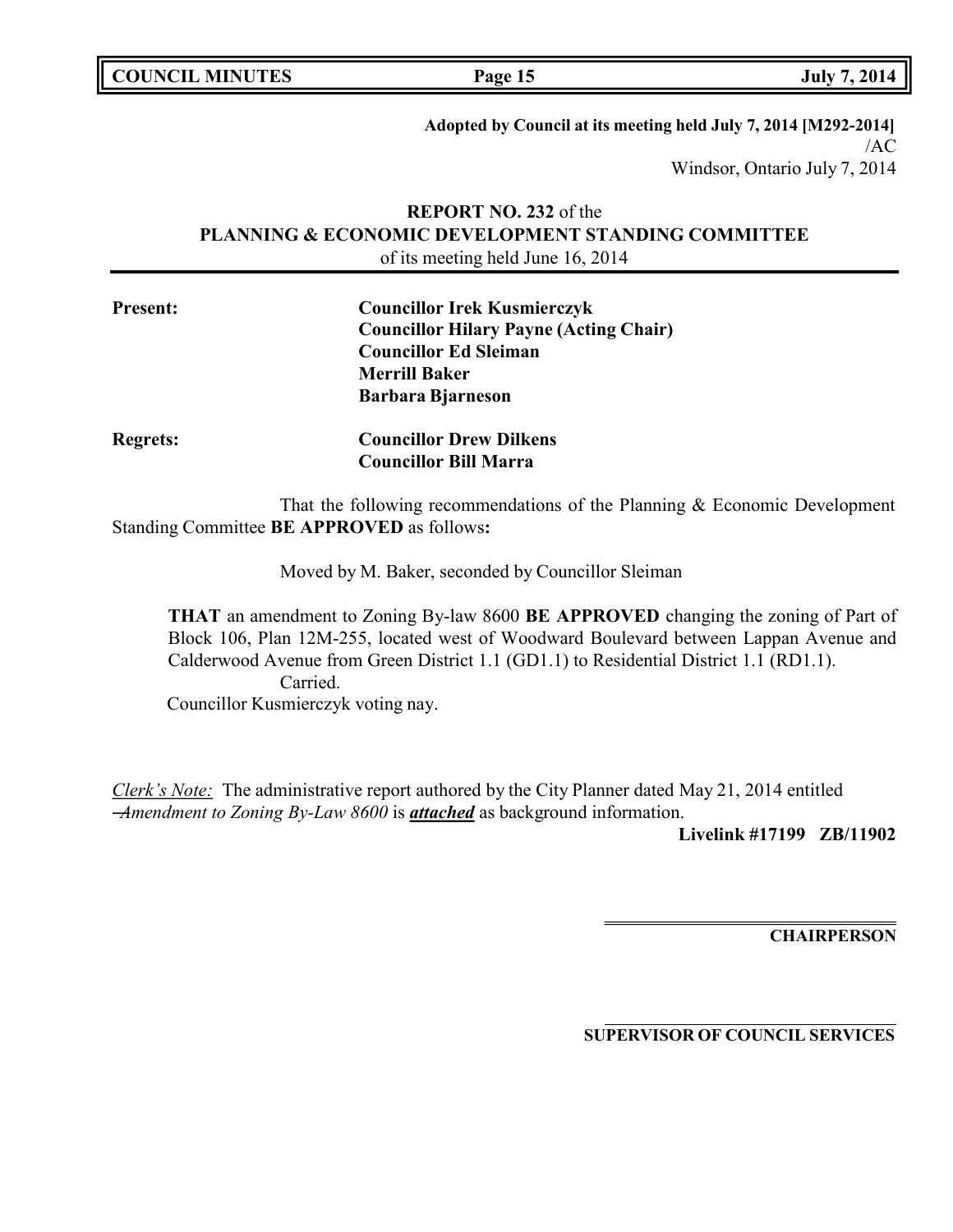**COUNCIL MINUTES Page 16 July 7, 2014**

**Adopted by Council at its meeting held July 7, 2014 [M293-2014]** /AC Windsor, Ontario July 7, 2014

# **REPORT NO. 233** of the **PLANNING & ECONOMIC DEVELOPMENT STANDING COMMITTEE** of its meeting held June 16, 2014

| <b>Present:</b> | <b>Councillor Irek Kusmierczyk</b>            |  |
|-----------------|-----------------------------------------------|--|
|                 | <b>Councillor Hilary Payne (Acting Chair)</b> |  |
|                 | <b>Councillor Ed Sleiman</b>                  |  |
|                 | <b>Merrill Baker</b>                          |  |
|                 | <b>Barbara Bjarneson</b>                      |  |
| <b>Regrets:</b> | <b>Councillor Drew Dilkens</b>                |  |
|                 | <b>Councillor Bill Marra</b>                  |  |

That the following recommendations of the Planning & Economic Development Standing Committee **BE APPROVED** as follows**:**

Moved by M. Baker, seconded by B. Bjarneson

**I)** That the application of **Mid-South Developments Corp. Ltd.** for Draft Plan of Subdivision approval for Part of Block A, Part of Closed Alley Registered Plan 1157, and Lot 39, Part of Block A, Registered Plan 1359; located at 4735 Adstoll Avenue and 2570 Pillette Road (Roll #. 070-420-00200-0000 and 070-420-00700-0000) located located at 4735 Adstoll Avenue and 2570 Pillette Road BE APPROVED on the following basis:

That this approval applies to the draft plan of subdivision, as shown on the attached Map No. SDN-001/014, which will facilitate the construction of single unit, semi-detached and townhouse dwellings.

- A. That the Draft Plan Approval shall lapse on (3 years from the date of approval).
- B. That this approval applies to the draft plan of subdivision presented on attached Map No. SDN-001/14 prepared by VSHBB Inc. Land Surveyors, identified as Work Order 4-26263.x04, Plan File No: C-3811'F' dated February 26, 2011, showing 25 lots for semi- detached dwellings, and the Olive Road road allowance.
- C. That prior to the execution and registration of a Subdivision Agreement between the Owner(s) and the Corporation of the City of Windsor, the Owner(s) shall submit for approval of the City Planner, final draft M-Plans which shall include the names of all road allowances within the plan, as approved by the Corporation.
- D. That the owner enter into a subdivision agreement with the Corporation of the City of Windsor, such agreement to provide for the following matters:
	- a. The owner shall agree to include all items as set out in the results of circularization and other relevant matters set out in CR 233/98 (Standard Subdivision Agreement).
	- b. No driveway access shall be permitted to Adstoll Avenue.
	- c. The Owner(s) agrees to gratuitously convey, prior to the issuance of a building permit, the following rights-of-way, in accordance with the approved Plan of Subdivision:
		- i. 20.0m right-of-way for Olive Road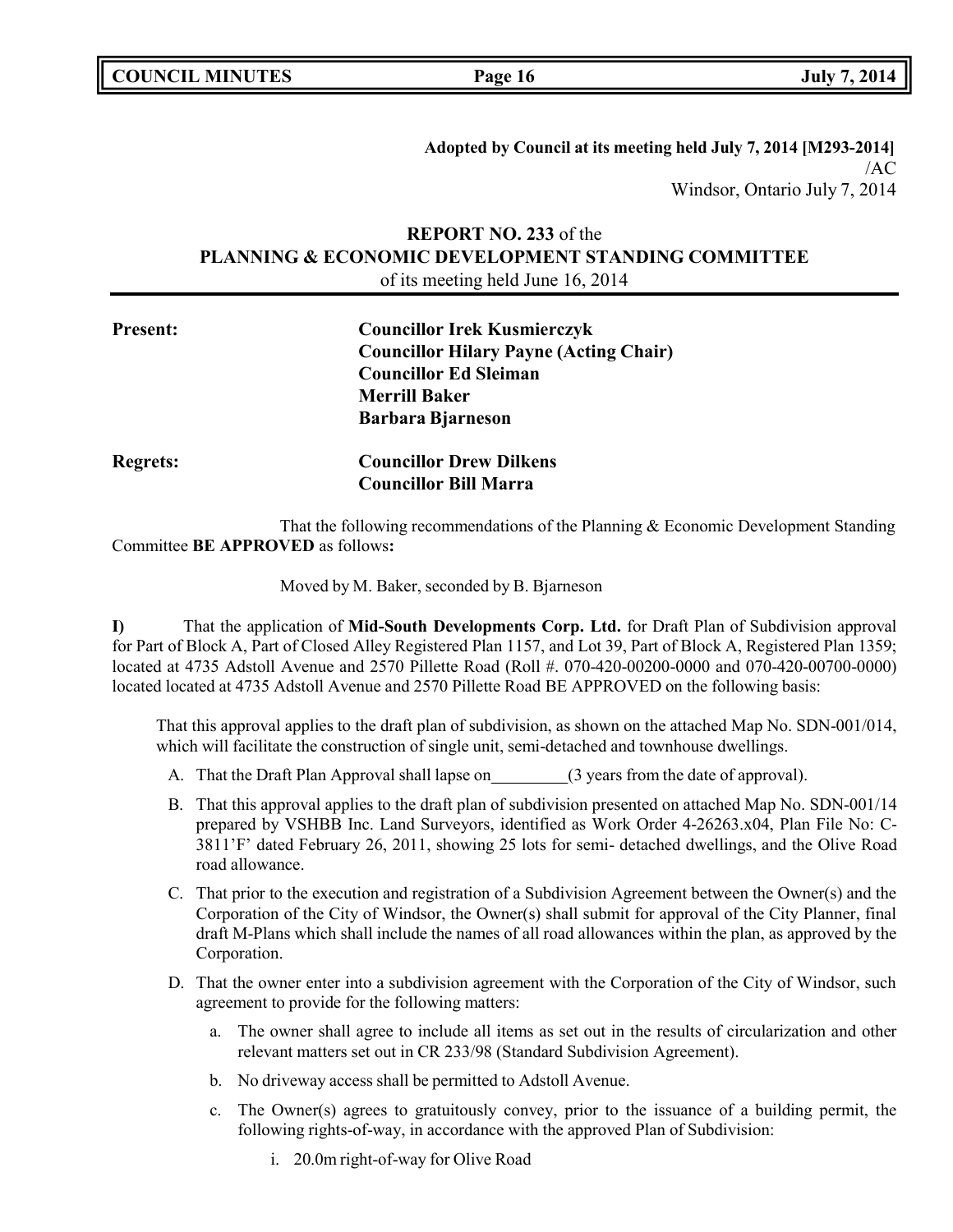# **COUNCIL MINUTES Page 17 July 7, 2014**

- d. The Owner(s) shall comply with all the following requirements relating to sidewalks:
	- i. Sidewalk shall be constructed on the west side of Olive Road;
- e. The Owner(s) agree to gratuitously convey a  $[4.6 \text{ m} \times 4.6 \text{ m} (15' \times 15')]$ , corner cut-off at the intersection of. Pillette Road and Adstoll Avenue in accordance with City of Windsor Standard Drawing AS-230 prior to the issuance of a construction permit.
	- f. The Owner(s) agree to:
		- i) Construct at their own expense and according to City of Windsor Standard Specifications, concrete curb and gutter along the entire Adstoll Avenue frontage of the subject lands.
	- Or
- ii) Pay to the Corporation, a sum representative of the Owner's contribution towards the future construction of concrete curb and gutter on the Adstoll Avenue frontage of the subject lands.

The appropriate option shall be chosen by the City Engineer. All work shall be completed to the satisfaction of the City Engineer.

- g. The Owner(s) agree to:
	- i) Construct at their own expense and according to City of Windsor Standard Specifications, pavement restoration associated with new sewer construction on Adstoll Avenue from Olive Road to Norman Road.
- Or
- ii) Pay to the Corporation, a sum representative of the Owner's contribution towards the future restoration of Adstoll Avenue, prior to the issuance of a construction permit.

The appropriate option shall be chosen by the City Engineer. All work shall be completed to the satisfaction of the City Engineer.

- h. The Owner(s) agree to retain a Consulting Engineer to provide a detailed servicing study report on the impact of the increased flow to the existing municipal sewer systems to the satisfaction of the City Engineer, prior to the issuance of a construction permit.
	- i. The study shall review the proposed impact and recommend solutions to addressing the problems and ultimate implementation of solutions should there be a negative impact to the system.
	- ii The study shall be finalized to the satisfaction of the City Engineer.
- i. The Owner(s) agree to conduct video inspection, or pay the cost of similar inspection, of all existing sanitary/storm sewers on Pillette Road which will be tapped to service the development.
- j) The Owner(s) agree to consult with Canada Post to determine suitable permanent locations for the Community Mail Boxes. The locations shall be identified on the appropriate servicing plans.
- k) The Owner(s) agree to display a map on in a place readily accessible to potential homeowners that indicates the location of all Community Mail Boxes within the development, as approved by Canada Post.
- l) The Owner(s) agree to include in all offers of purchase and sale a statement which advises the purchaser: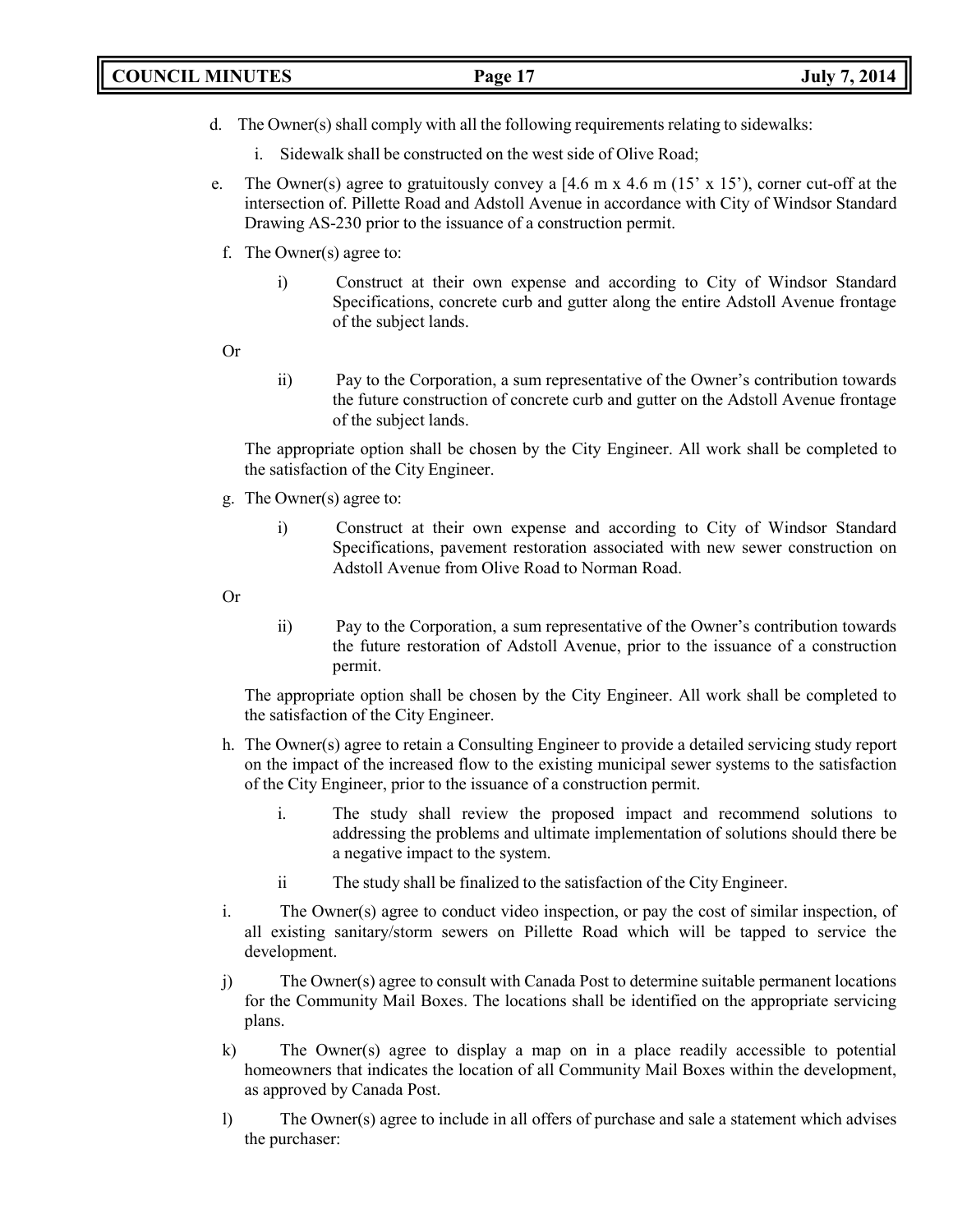- i) that mail will be delivered via Community Mail Box;
- ii) the locations of all Community Mail Boxes within the development;

iii) of any established easements granted to Canada Post to permit access to the Community Mail Box.

- m) The Owner(s) agree to provide a suitable and safe temporary site for a Community Mail Box until curbs, sidewalks and final grading are completed at the permanent Community Mail Box locations
- n) The Owner(s) agree to provide the following for each Community Mail Box site and to include these requirements on the appropriate servicing plans:
	- i.) Any required walkway across the boulevard, per municipal standards
	- ii.) Any required curb depressions for wheelchair access, with an opening of at least two metres (consult Canada Post for detailed specifications)
	- iii.) A Community Mailbox concrete base pad per Canada Post specifications.
- o) The Owner(s) agree to pay to the Corporation, cash-in-lieu of parkland as per By-law 12780, prior to the issuance of a construction permit.

# NOTES TO DRAFT APPROVAL (File: SDN-001/14)

- 1. The applicant is directed to Section 51(39) of The Planning Act 1990 regarding appeal of any imposed conditions to the Ontario Municipal Board. Appeals are to be directed to the City Clerk and Licence Commissioner of the City of Windsor.
- 2. It is the applicant's responsibility to fulfil the conditions of draft approval and to ensure that the required clearance letters are forwarded by the appropriate agencies to the City of Windsor, to the attention of the Executive Director/City Planner, quoting the above-noted file number.
- 3. Required agreements with the Municipality will be prepared by the City Solicitor.
- 4. The applicant should consult with an Ontario Land Surveyor for this proposed plan concerning registration requirements relative to the Certification of Titles Act.
- 5. The final plan approved by the Corporation of the City of Windsor must be registered within thirty (30) days or the Corporation may withdraw its approval under Section 51(59) of The Planning Act 1990.
- 6. All plans of subdivision/condominium are to be prepared and presented in metric units and certified by the Ontario Land Surveyor that the final plan is in conformity to the approved zoning requirements.
- 7. Where agency conditions are required to be included in the City's Subdivision Agreement, the applicant is required to forward a copy of the agreement to the agencies in order to facilitate their clearance of conditions for final approval of this plan.
- **II.** That the City Clerk and Licence Commissioner **BE AUTHORIZED** to issue the required notice respecting approval of the draft plan of subdivision under Section 51(37) of The Planning Act.
- **III.** That the subdivision agreement shall **BE REGISTERED** against lands to which it applies prior to the final registration of the Plan of Subdivision.
- **IV.** That prior to the final approval by the Corporation of the City of Windsor, the Executive Director/City Planner shall **BE ADVISED**, in writing, by the appropriate agencies that conditions have been satisfied. Carried.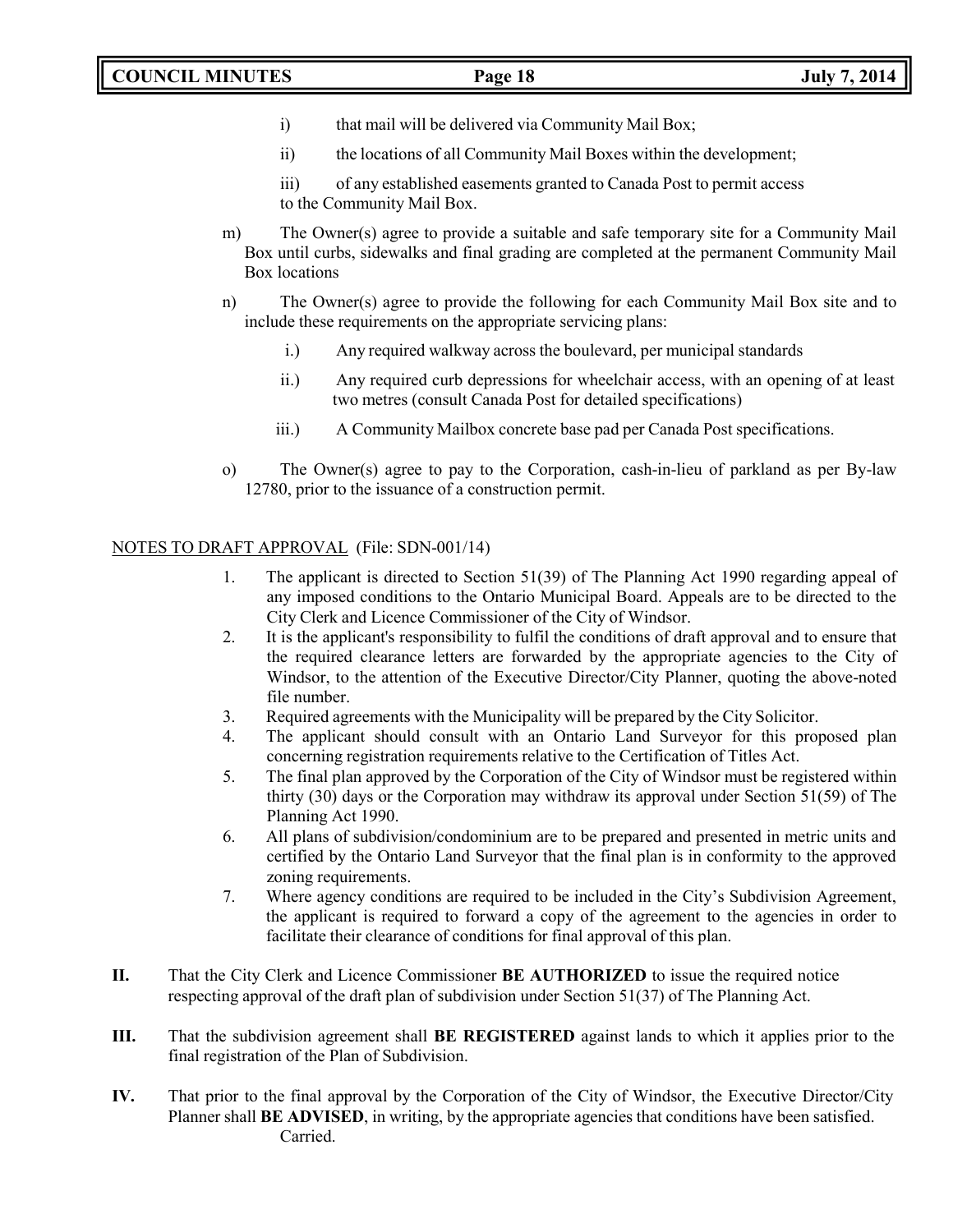|  | <b>COUNCIL MINUTES</b> |
|--|------------------------|
|--|------------------------|

*Clerk's Note:* The administrative report authored by the City Planner dated May 12, 2014 entitled ―*Mid-South Developments Corp. Ltd."* is *attached* as background information.

**Livelink #17200 ZB/11901**

**CHAIRPERSON**

**SUPERVISOR OF COUNCIL SERVICES**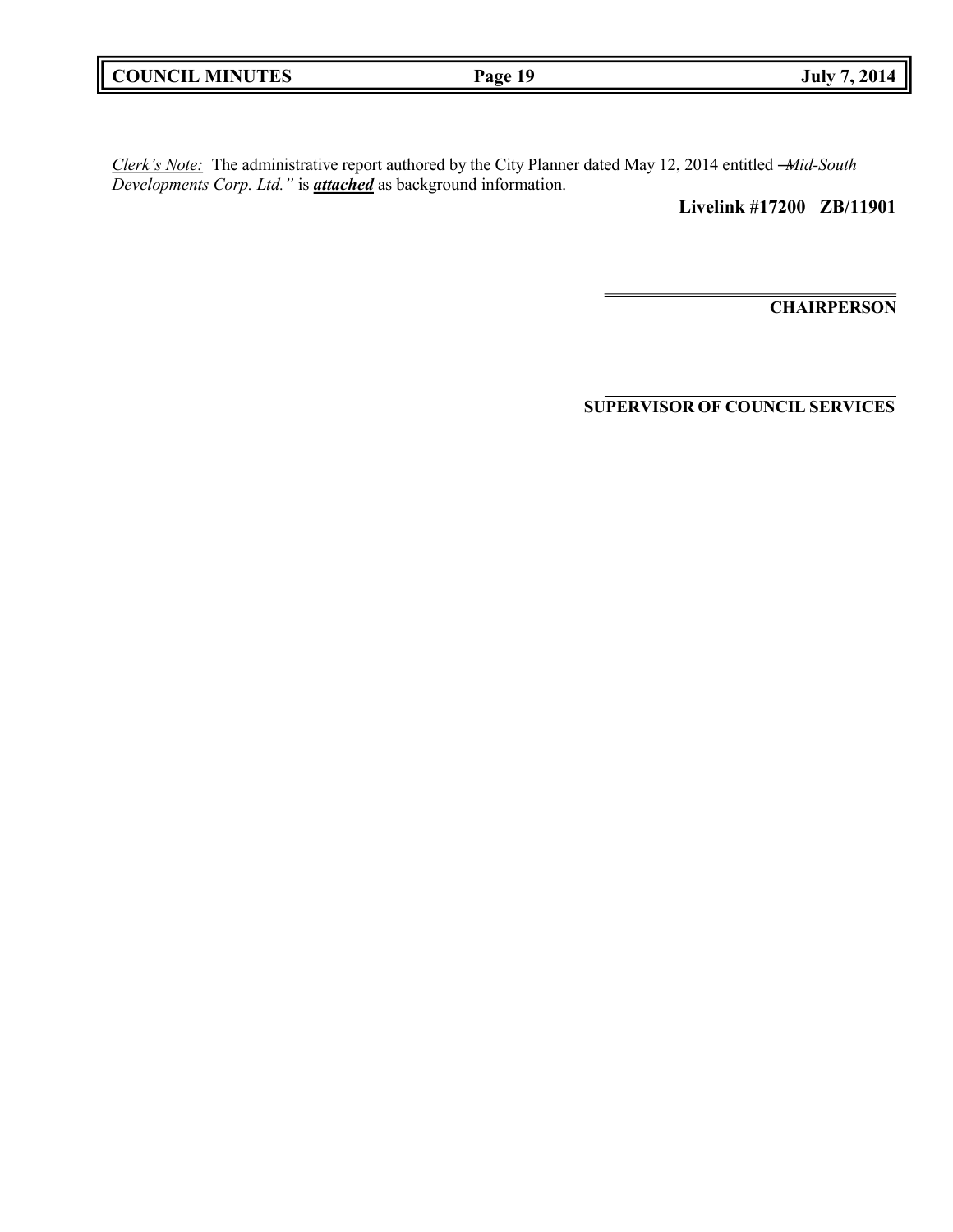**COUNCIL MINUTES Page 20 July 7, 2014**

**Adopted by Council at its meeting held July 7, 2014 [M294-2014]** /AC Windsor, Ontario July 7, 2014

# **REPORT NO. 234** of the **PLANNING & ECONOMIC DEVELOPMENT STANDING COMMITTEE** of its meeting held June 16, 2014

| <b>Present:</b> | <b>Councillor Irek Kusmierczyk</b>            |  |
|-----------------|-----------------------------------------------|--|
|                 | <b>Councillor Hilary Payne (Acting Chair)</b> |  |
|                 | <b>Councillor Ed Sleiman</b>                  |  |
|                 | <b>Merrill Baker</b>                          |  |
|                 | <b>Barbara Bjarneson</b>                      |  |
| <b>Regrets:</b> | <b>Councillor Drew Dilkens</b>                |  |
|                 | <b>Councillor Bill Marra</b>                  |  |

That the following recommendations of the Planning & Economic Development Standing Committee **BE APPROVED** as follows**:**

Moved by Councillor Sleiman, seconded by Councillor Kusmierczyk

**THAT** the minutes of the Windsor Heritage Committee meeting held April 9, 2014 **BE RECEIVED** for information. Carried.

*Clerk's Note:*The minutes of the Windsor Heritage Committee meeting held April 9, 2014 are *attached* as background information.

**CHAIRPERSON**

**SUPERVISOR OF COUNCIL SERVICES**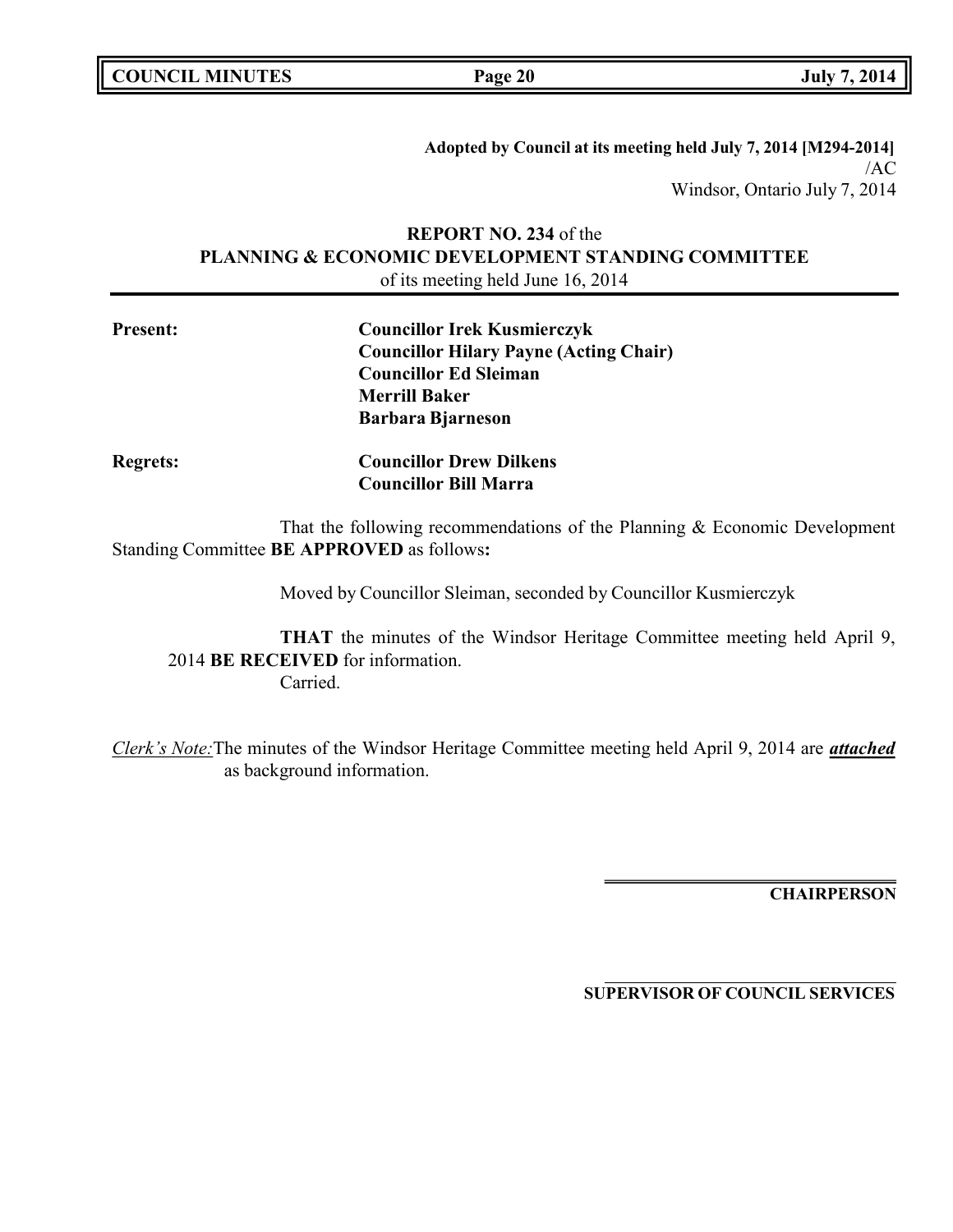**Adopted by Council at its meeting held July 7, 2014** and further, that Request for Demolition of Heritage Listed Property City Hall, 350 City Hall Square West **BE GRANTED [M295-2014]** KK/ Windsor, Ontario July 7, 2014

**REPORT NO. 343** of the **Windsor Heritage Committee** at its meeting held June 11, 2014 5:30 o'clock p.m. Meeting Room 407, 400 City Hall Square East

# **Members Present at the June 11, 2014 meeting:**

Robin Easterbrook, Chair Councillor Fulvio Valentinis Lynn Baker Simon Chamely Jeffrey Mellow Noreen Slack

Your Committee submits the following recommendation:

Moved by L. Baker, seconded by S. Chamely,

That the report of the Heritage Planner dated June 2, 2014 entitled -Request for Demolition of Heritage-Listed Property City Hall, 350 City Hall Square West‖

**BE RECEIVED** and further, that City Council **BE REQUESTED** to provide direction on this matter. Carried.

# **LIVELINK #17231**

**Note:** The report of the Heritage Planner dated June 2, 2014 entitled -Request for Demolition of Heritage-Listed Property City Hall, 350 City Hall Square Westl is *attached.* 

**CHAIR** 

COMMITTEE COORDINATOR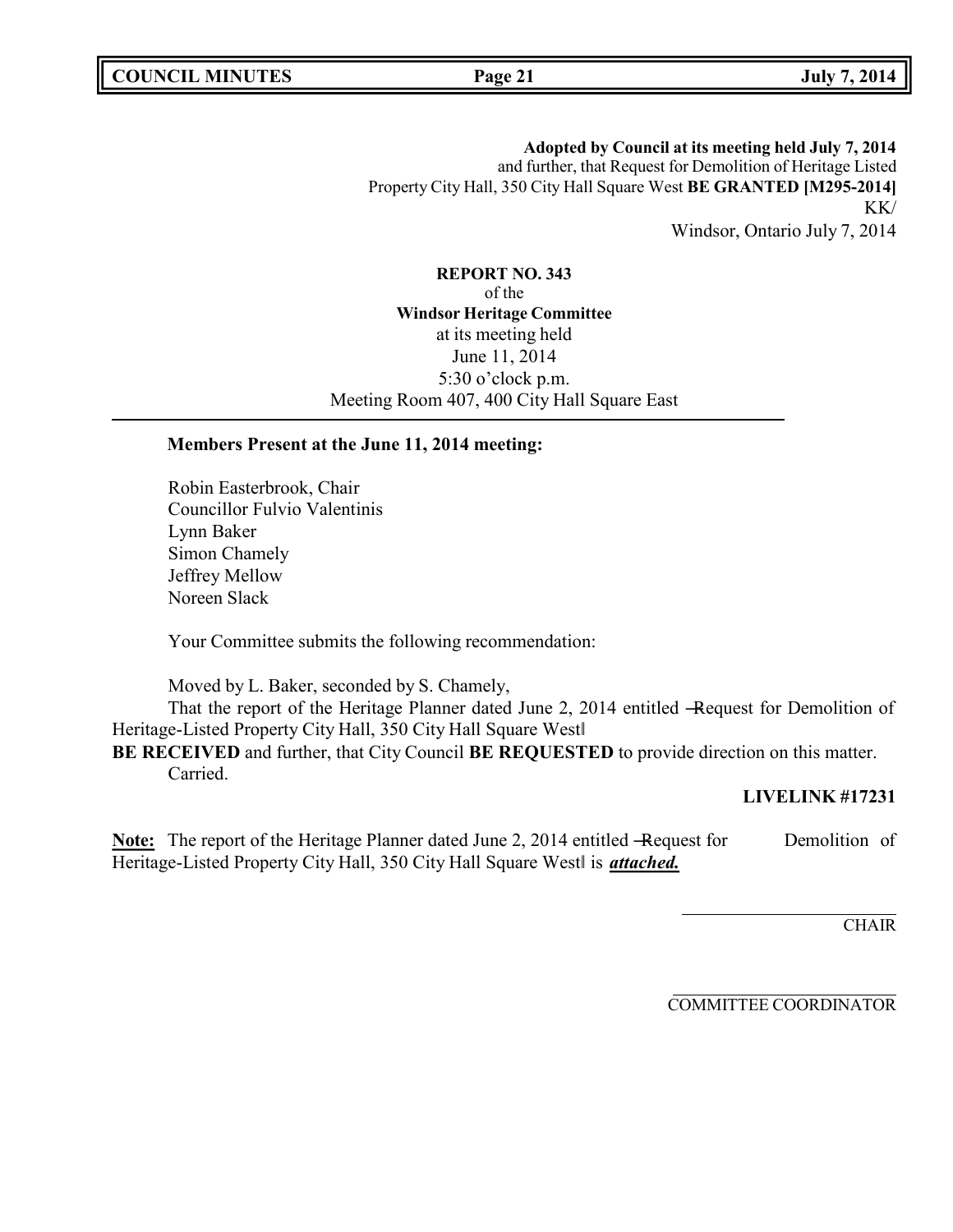**COUNCIL EXECUTE: COUNCIL EXECUTE: Page 22 July** 7, 2014

**Adopted by Council at its meeting held July 7, 2014 [M290-2014]** VC/bm

# **SPECIAL MEETING OF COUNCIL – IN CAMERA July 7, 2014**

# **Meeting called to order at: 4:30 p.m.**

# **Members in Attendance:**

Mayor E. Francis Councillor D. Dilkens (arrives at 4:31 p.m.) Councillor R. Jones Councillor A. Halberstadt Councillor F. Valentinis Councillor B. Marra (arrives at 4:39 p.m.) Councillor J. Gignac Councillor A. Maghnieh (arrives at 4:31 p.m.) Councillor H. Payne Councillor E. Sleiman Councillor I. Kusmierczyk

# **Also in attendance:**

H. Reidel, Chief Administrative Officer

- M. Sonego, City Engineer and Corporate Leader Environmental Protection and Transportation
- V. Critchley, City Clerk/Licence Commissioner and Corporate Leader Public Engagement and Human Resources
- O. Colucci, Chief Financial Officer/City Treasurer and Corporate Leader Finance and Technology
- S. Askin-Hager, City Solicitor

**Verbal Motion is presented by Councillor Sleiman, seconded by Councillor Jones, that Rule 3.3 (c) of the** *Procedure By-law, 98-2011,* **BE WAIVED to add the following Agenda items:**

**5. Property matter – lease.**

**Motion Carried.**

**Verbal Motion is presented by Councillor Jones, seconded by Councillor Valentinis,**

**to move in Camera for discussion of the following item(s):**

| Item No. | Subject | Section                      |
|----------|---------|------------------------------|
|          |         | <b>Pursuant to Municipal</b> |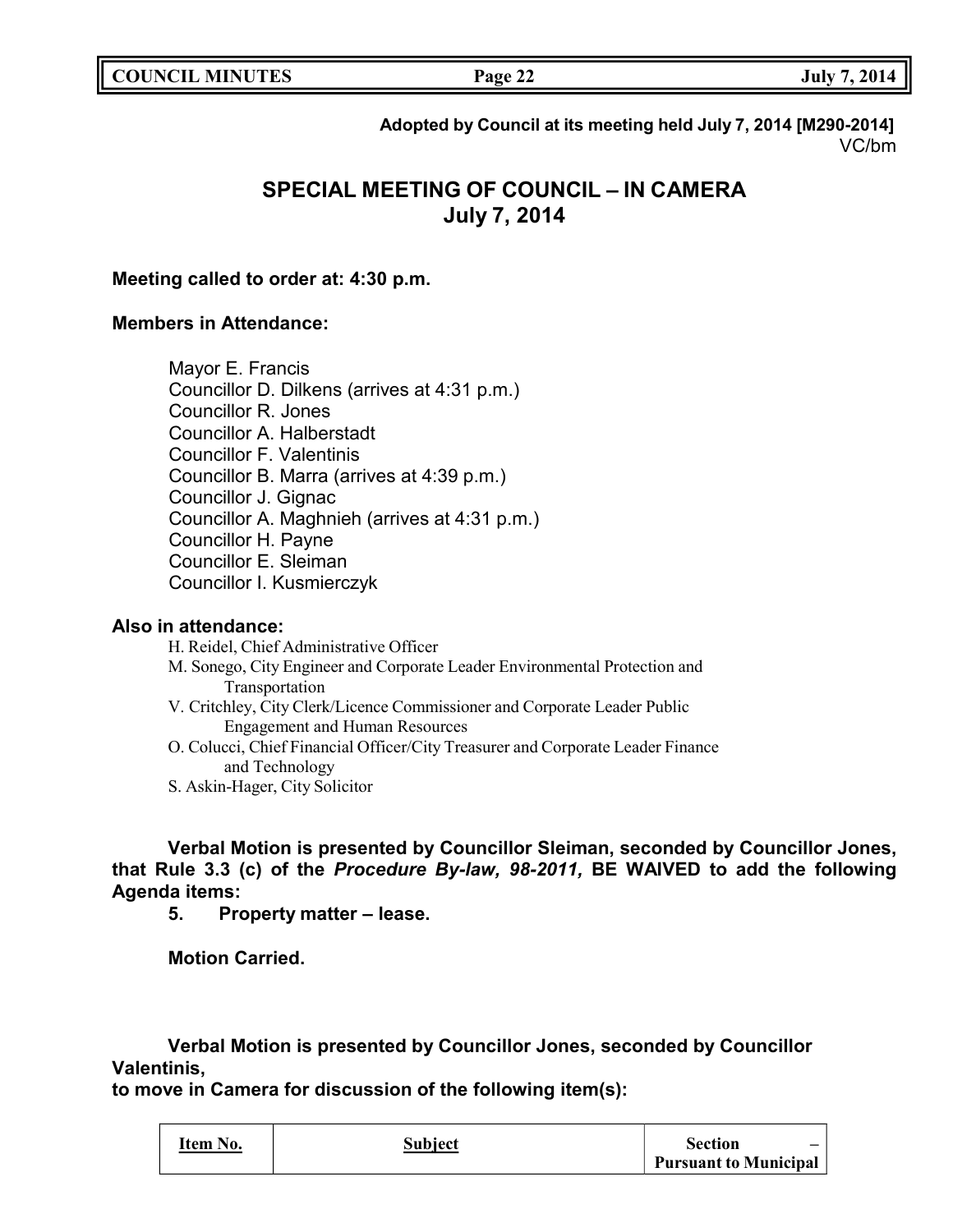|    |                                                                              | Act, 2001,<br><b>as</b><br>amended |
|----|------------------------------------------------------------------------------|------------------------------------|
|    | Property matter – sale of land                                               | 239(2)(c)                          |
|    | $Legal/Property$ matter – expropriation<br>settlement                        | 239(2)(e)                          |
| 3. | Personal/Legal matter – about<br>an<br>identifiable individual – settlement  | 239(2)(b)(d)(e)                    |
|    | Personal matter – about identifiable<br>individuals – organizational changes | 239(2)(b)                          |
| 5. | <b>Property matter – lease - ADDED</b>                                       | 239(2)(c)                          |

# **Motion Carried.**

# **Declarations of Pecuniary Interest:**

Mayor Francis declares an interest and abstains from voting on Item 2 as his brother is employed by one of the parties to the settlement.

**Discussion on the items of business. (Items 1, 3, 4, 5 and 2)**

**Verbal Motion is presented by Councillor Gignac, seconded by Councillor Jones, to move back into public session.**

**Motion Carried.**

**Moved by Councillor Valentinis, seconded by Councillor Sleiman, THAT the Clerk BE DIRECTED to transmit the recommendation(s) contained in the report(s) discussed at the In-Camera Council Meeting held July 7, 2014 directly to Council for consideration at the next Regular Meeting.**

1. That the recommendation contained in the in-camera report from the Coordinator of Real Estates Services, Manger of Real Estate Services, City Solicitor and Chief Financial Officer/City Treasurer and Corporate Leader Finance and Technology respecting a property matter – sale of land **BE APPROVED**.

2. That the recommendation contained in the in-camera report from Senior Legal Counsel, City Solicitor, Chief Financial Officer/City Treasurer and Corporate Leader Finance and Technology and City Engineer and Corporate Leader Environmental Protection and Transportation respecting a legal/property matter – expropriation settlement **BE APPROVED**.

**Mayor Francis declares a conflict on this item and abstains from voting.**